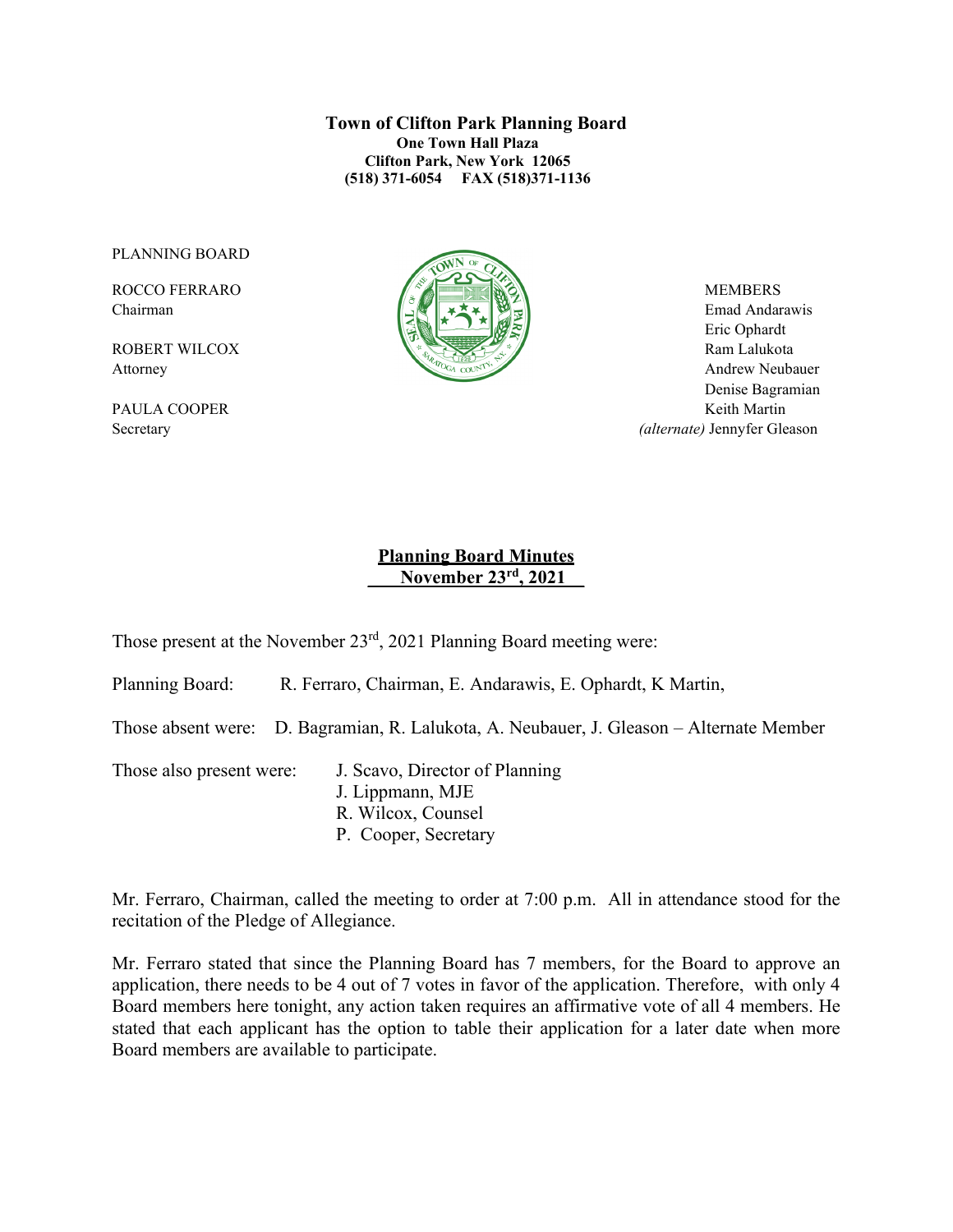#### **Minutes Approval:**

Mr. Andarawis moved, seconded by Mr. Ophardt, approval of the minutes of the November 9<sup>th</sup>, 2021 Planning Board meeting as written. The motion was unanimously carried.

#### **Public Hearings:**

None

#### **Old Business:**

#### **2021-049 Route 146 - Miller Rd Self Storage, Flex Space**

*Applicant proposes developing the parcel with Flex Space and Self Storage buildings. The self storage component will have conventional cold storage and a portion will have vehicle storage. The project will have 57 parking spaces., 524 Miller Rd, Zoned: B-5, Status: PB Preliminary Review* SBL: 270.-2-3.121 To be reviewed by: MJE Consultant: Advanced Eng. Applicant: Secure-It Self Storage Last Seen on: 9-14-21

#### **Consultant/Applicant Presentation:**

Nick Costa – Advanced Engineering – Mr. Costa stated that Mike Satterly is also in attendance and is with Secure-it Self-Storage. Mr. Costa stated that the application will have 21 parking spots with frontage on Route 146 and Miller Road. He stated that he has received feedback from the Board and staff, and revisions to the plan have been made. Mr. Costa showed a map of the proposed layout and stated that there are about 45 acres of property and there are DEC and ACOE wetlands so there would be a 100 foot buffer area around them. He stated that the wetlands are narrow and long but mostly for drainage. Mr. Costa stated that plans have changed as not to cross as many wetlands and have access only from Miller Road with a crossing. Mr. Costa stated that there will be 5 buildings used for warehouse storage, each 6,000 sf and that the remaining 11 buildings would be cold storage only, and there would be one office on site. Mr. Costa stated that the cold storage buildings would be 15'-16' in height and have a flatter roofline; the warehouse buildings would be 20' high. He stated that there is water and sewer access on both frontage roads and the applicant plans to connect to both. Mr. Costa stated that the lands are gently sloping towards the wetlands, so stormwater management would be going in that direction as well as a retention system. He stated that there will be no impact on the wetlands, but it would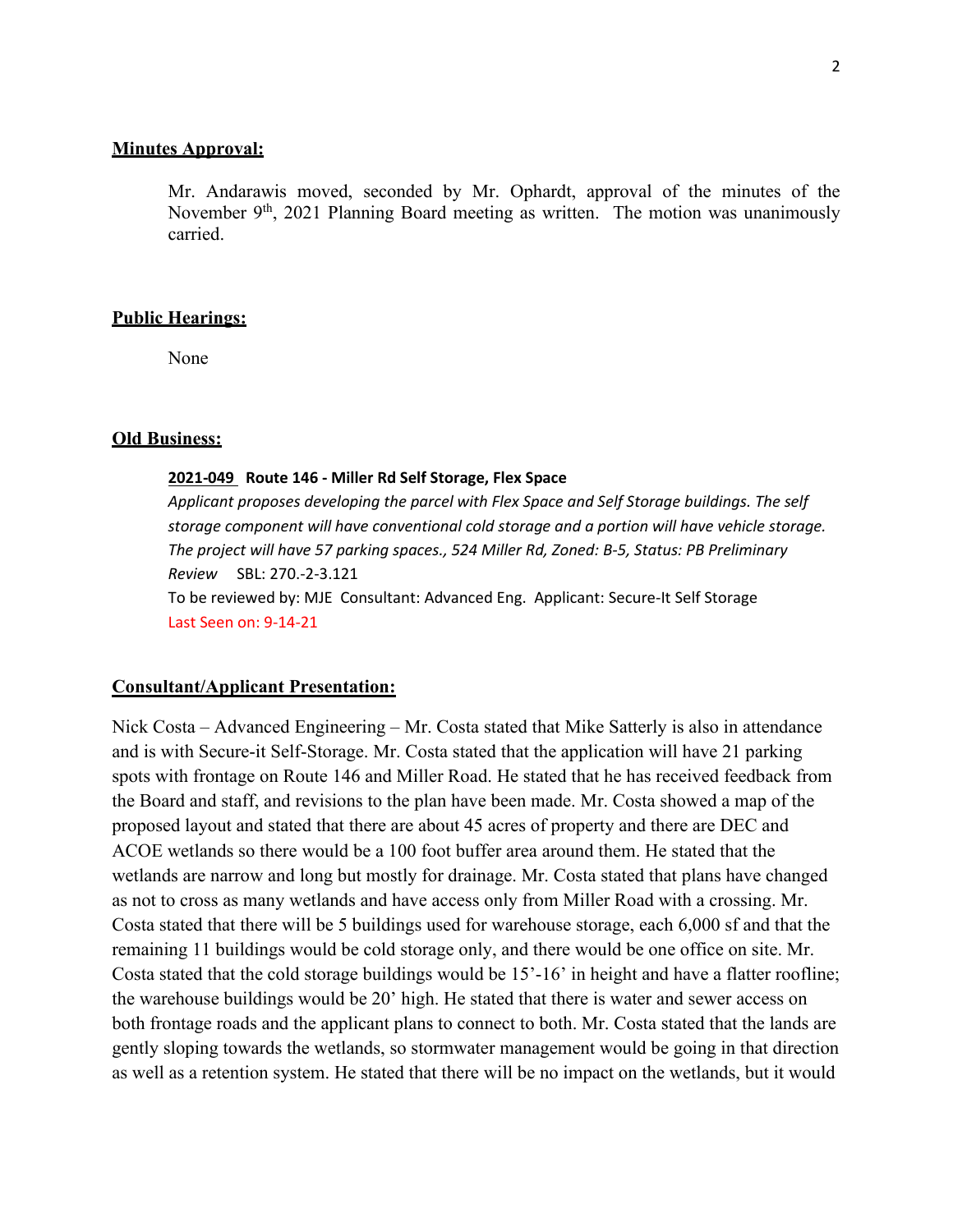drain them. Mr. Costa stated that they are not intending to disturb the culvert pipe systems in place either.

Mr. Satterly stated that there would be 3 buildings that would have RV storage available and the roof lines on those buildings would be 14' and the rest of the cold storage buildings would be 8'- 10 feet at the roofline. He stated that the warehouses would be heated.

Mr. Costa showed in the meeting the site statistics and stated that there is 75% green space with this project and that in a B-5 zoning, this is an allowable use. Mr. Costa showed elevations of the building proposed and stated that they would be similar to the ones that the applicant already owns on Route 146 in Halfmoon. He stated that the proposed office would resemble the current office as well and would be climate controlled with a bathroom, but no storage will be used in the office building.

### **Staff Comments:**

### **Steve Myers, Director of Building and Development issued a memo dated 11/16/21 stating:**

- Currently appears to comply with zoning setback requirements
- Emergency vehicle turning radius does not appear to be available in several areas
- Significantly more detail required prior to approval (drainage, SWPPP, fire hydrants, lighting, etc.)

### **Wade Schoenborn, Chief of the Bureau of Fire Prevention:**

- 1. Provide a complete fire apparatus access plan that complies with the FCNYS
- 2. Appears the building may need to be sprinklered
- 3. Specify hydrant and FDC locations

## **Scott Reese, Stormwater Management Technician issued a memo dated 11/19/21 with the following comments:**

- 1. Applicant stated that stormwater management practices will be in accordance with the Town of Clifton Park Stormwater Regulations and the NYSDEC Stormwater Management Design Manual and the Stormwater Pollution Plan will be developed.
- 2. Future Preliminary Plans will show the proposed grading and how the drainage will convey from one side of the project to the proposed stormwater management area. The grading plans should also show the avoidance of fill in the Federal Wetlands and 100' NYSDEC Adjacent Areas.
- 3. Future Preliminary Plans shall provide test hole and seasonal highwater table information at the proposed locations of the stormwater management areas.

## **The Environmental Conservation Commission held a meeting on 11/16/21 and issued a memo recommending:**

1. The ECC requests a plantings plan on the proposed berm along NYS Route 146 and Miller Road to buffer the large mass of commercial structures.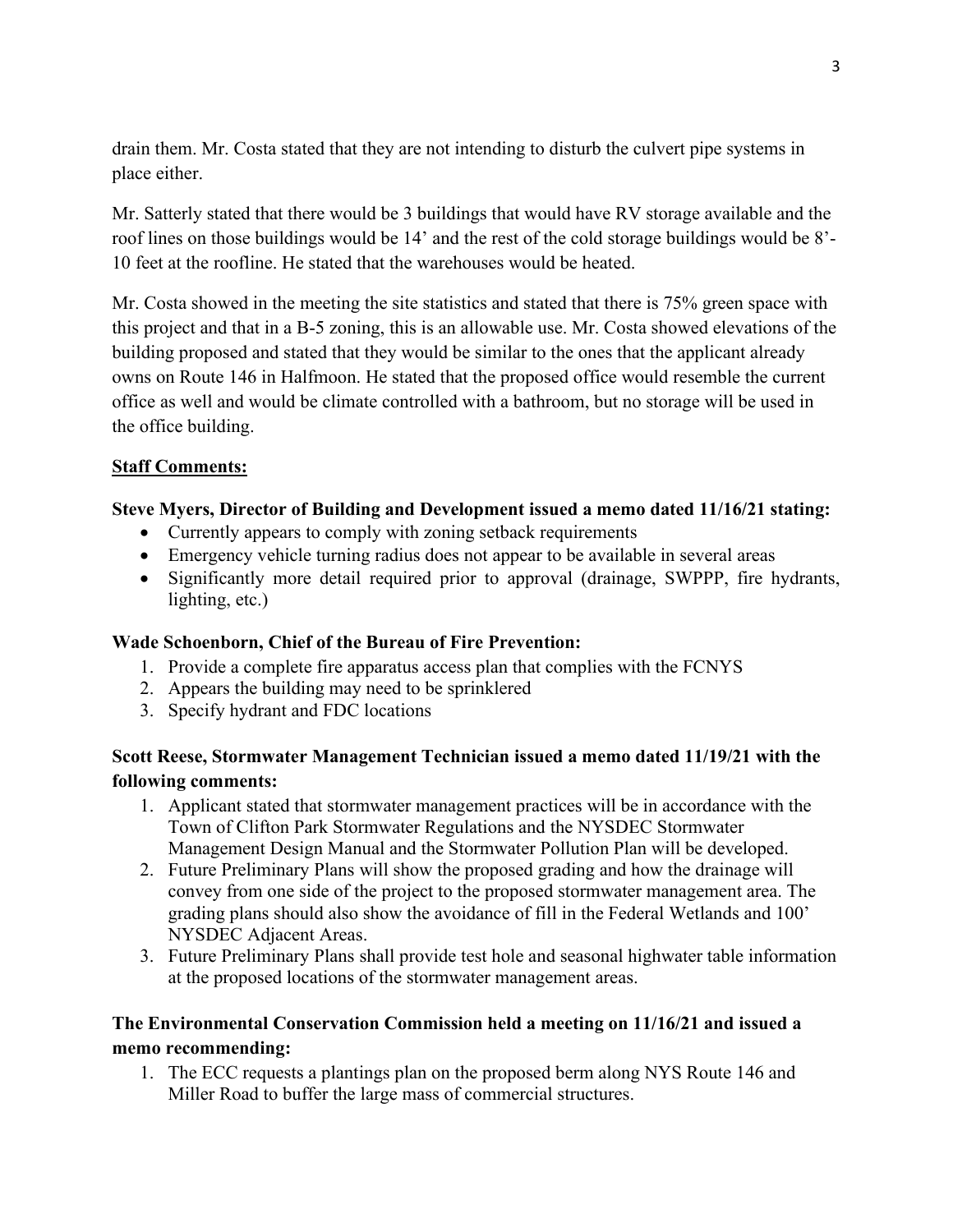2. Per Town Code 208-54 the ECC recommends that the planning board conduct a visual assessment for any building or structure proposed over 35 feet in height (including a visual EAF Addendum). The Planning Board should require a line-ofsight profile with control points as determined by the board.

## **John Scavo, Director of Planning issued a letter dated 11/16/21 with recommendations he made:**

- 1. A referral to the Saratoga Co. Planning Board for a recommendation on the Preliminary Site Plan will be made per GML §239m.
- 2. The project appears to be a Type I Action under SEQR, per NYCRR Part  $617.4(b)(6)(i)$ . Therefore, coordinated review with the Planning Board designated as the lead agency is required.
- 3. As plans progress, the applicant should show any proposed exterior lighting to include wall-mounted lighting units.
- 4. Please review the following excerpt from the Clifton Park Town Code, §208-55 Development Standards. The applicant should outline how the condition has been met for each standard at the time of preliminary plan submission: **§ 208-55**

### **Development standards.**

A. **Ingress/egress.** There shall not be more than one curb cut per lot unless the Planning Board finds that traffic safety will be improved with the addition of another curb cut. Such curb cut shall be wide enough to accommodate safely and in accordance with accepted traffic control standards approved by the Town's engineer the type of traffic to be generated by the use and shall meet all of the fire safety requirements of the Town of Clifton Park. The distance between curb cuts on two separate parcels shall be a minimum of 100 feet measured from the centerline of the curb cut. Design should take into consideration the possibility of shared curb cuts with adjacent properties. In the case of a corner lot, no curb cut shall be located closer than 100 feet to an intersection.

B. **Landscaping.** The overall intent of this standard is to achieve, where possible, a welllandscaped site that takes into consideration the surroundings and the total environment. That is, consideration shall be given to the preservation of natural and existing vegetation as well as new plantings throughout the entire site plan. The Planning Board shall take into consideration the location of the structures and parking areas and their proximity to adjacent buildings and/or lots. Consideration shall be given to planting along property lines, buffer areas and along the walls of the building or structure, where possible, without impeding the operations of the facility. However, if there is substantial natural vegetation on site that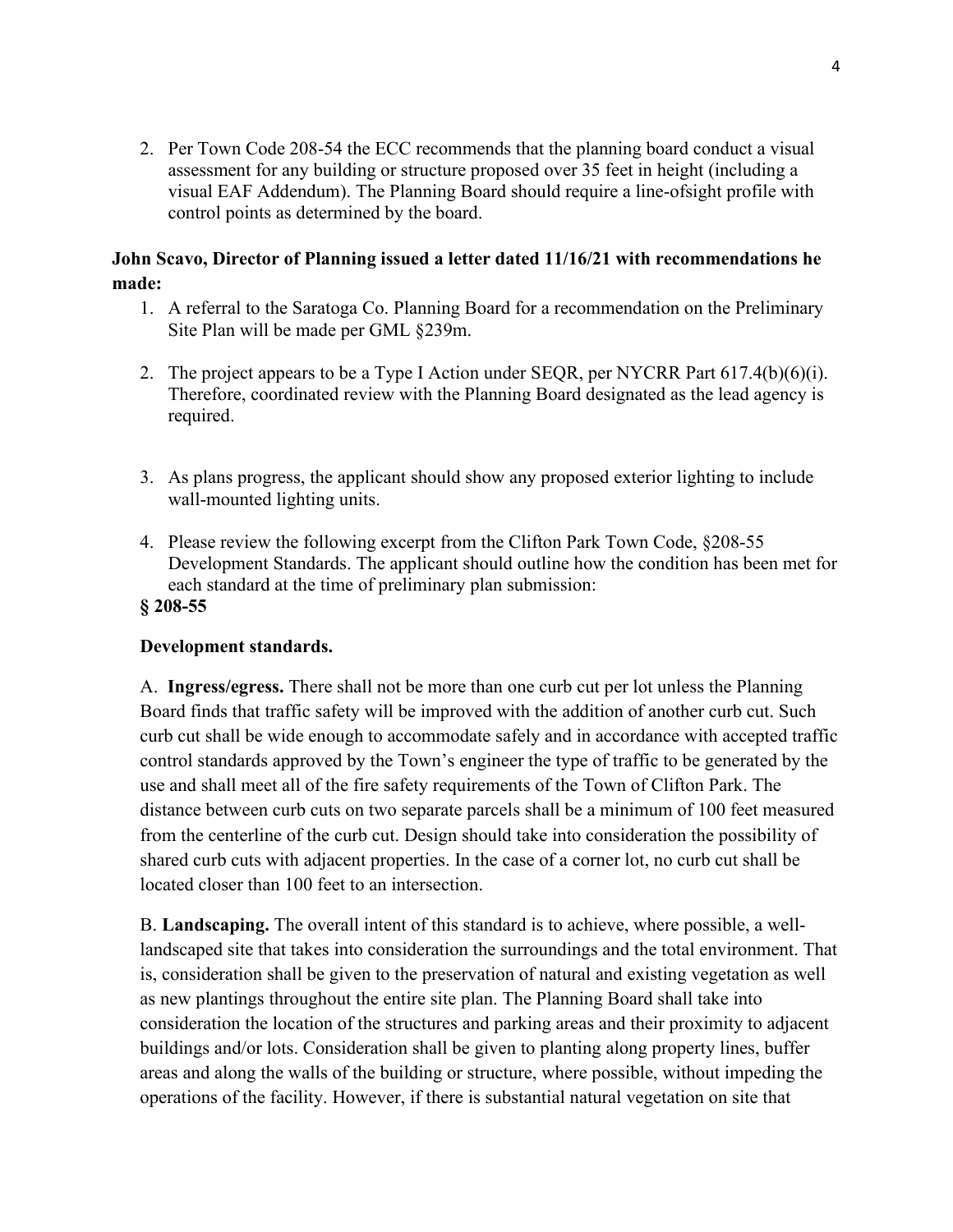serves the requirements, i.e., screening, aesthetics, etc., the Planning Board shall not require additional landscaping except where deficiencies exist.

C. **Architectural.** The architectural design shall consider building facade, including color, and other significant design features such as exterior materials and treatments, roof structures, exposed mechanical equipment and service and storage areas. Architectural block or similar facades, especially along the road frontage, shall be required (underlined for emphasis).

D. **Utilities.** Uses proposed within a B-5 District shall be served by sanitary sewers, adequate drainage control and/or storm sewers and a community water system where available. If none is available at the time of approval, the Planning Board shall require the owner to hook into a community water and sewer system as soon as one becomes available as defined by the New York State Uniform Fire Prevention and Building Code.

- 7. Show the approximate location for overhead doors and their orientation as the site plan advances in design.
- 8. A curb-cut permit for the driveway and work within the ROW for the water line connection at Miller Road will require a permit from the Town's Highway Superintendent. Please get in touch with Dahn Bull, Town Highway Superintendent, to begin the necessary permit process.
- 9. This site was included in the Corporate Commerce Area GEIS in 2001 and, therefore, excluded from the Western Clifton Park GEIS in 2005. It anticipates construction for up to one million square feet of commercial building without significant impact to the transportation network if recommended improvements were made to Route 146. It was anticipated that traffic would funnel to Tanner and Miller Roads and that the intersection of Tanner/Miller and Route 146 would be improved with turn lanes and a traffic signal. It is noted in your concept submittal that the project is anticipated to generate 50 trips during the PM peak traffic hour based on analysis using the ITE Trip Generation Manual, 10<sup>th</sup> Edition.
- 10. Municipal water and sewer services were extended to the Corporate Commerce zone to serve future development. The amount of reserve capacity necessary to operate the proposed project should be verified by the applicant through contact with Michael O'Brien, Collection Systems Manager for the Clifton Park Sewer District.
- Mr. Ferraro asked in the meeting if Mr. Scavo was still comfortable with the SEQR action that was taken at the last meeting. Mr. Scavo stated he was.

### **Professional Comments:**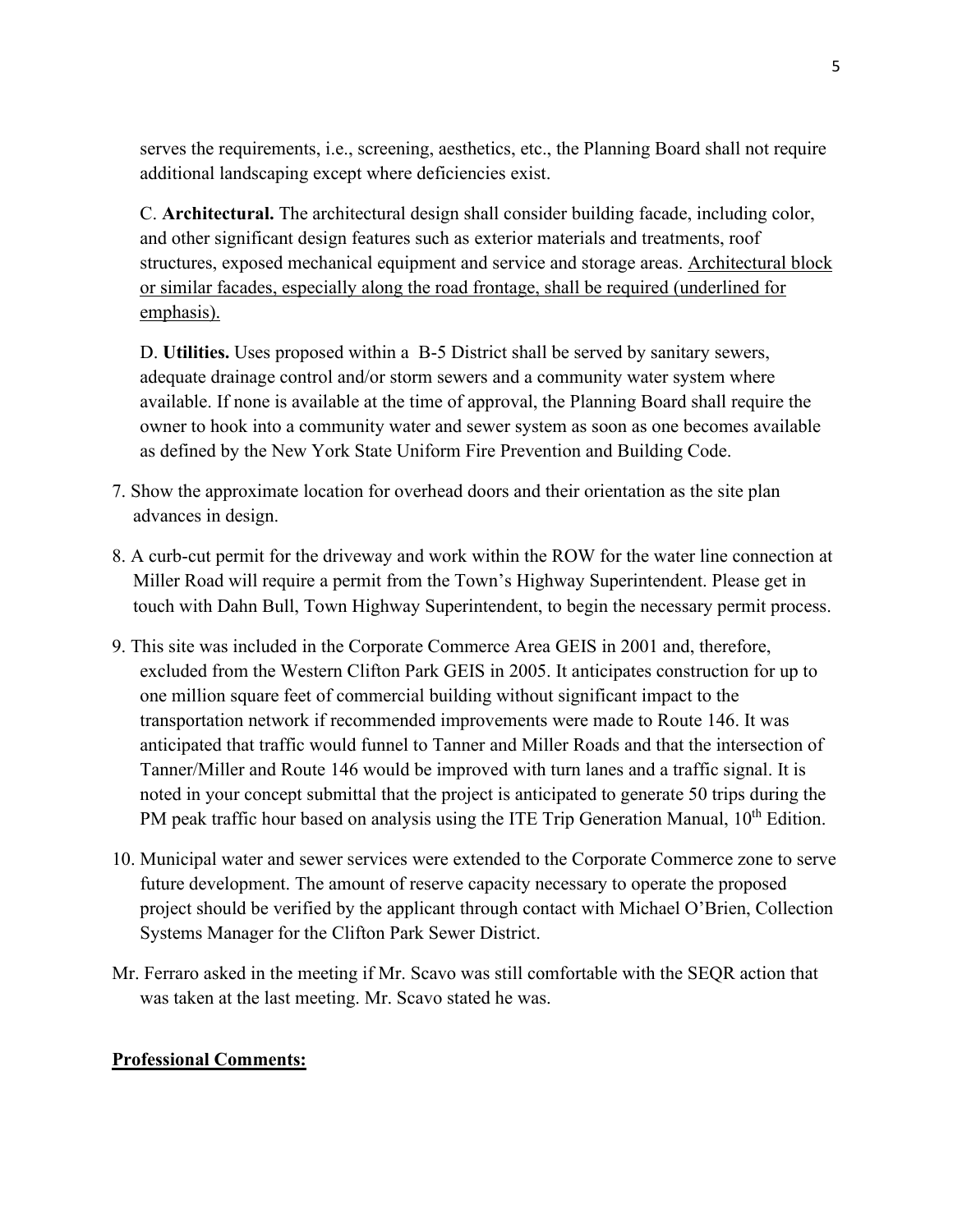# **Walter Lippmann, P.E. of MJ Engineering in a letter dated 11/19/21 had the following comments:**

### STATE ENVIRONMENTAL QUALITY REVIEW

- 1. Based upon our review of Part 617 of NYS Environmental Conservation Law, the project appears to be a "Type I" action per NYCRR Part 617.4(b)(6)(i). For Type I actions, a full EAF must be used to determine the significance of such actions. The project sponsor must complete Part 1 of the full EAF, including a list of all other involved agencies that the project sponsor has been able to identify, exercising all due diligence. Coordinated review is required for Type I actions. Under a coordinated review, involved / interested agencies to be engaged may include, but is not necessarily limited to the following:
	- a. Town of Clifton Park Planning Board: Plan approval
	- b. Saratoga County Planning: 239m referral is required due to the parcel's proximity to NYS Route 146
	- c. NY State Historic Preservation Office: correspondence with SHPO to ensure no archeologically sensitive resources on project site
	- d. NYSDOT: Driveway curb cut
	- e. NYSDEC: Stormwater permit approval
	- f. U.S. Army Corps of Engineers (USACE): Nationwide Permit
	- g. Clifton Park Water Authority (CPWA): Connection to municipal water
	- h. Clifton Park Sewer District: Connection to public wastewater infrastructure
- i. Saratoga County Sewer District #1: Connection to public wastewater infrastructure

Additional agencies may be identified by the Town during its review of the project.

### SHORT ENVIRONMENTAL ASSESSMENT FORM

The applicant has submitted Part 1 of the Short Environmental Assessment Form (SEAF). Based upon our review of the submitted Part 1 SEAF, the following comments are offered:

1. No further comments at this time.

### SITE PLANS

- 2. The project resides within the Town's B5, Corporate Commerce District. The proposal for warehouse and storage is a permitted principal use within the B-5 District as noted in Section 208-53 (A) of the Town's Zoning.
- 3. Based upon a review of the lot configuration, it appears the minimum bulk lot requirements as identified in Section 208-43.3 of the Town's Zoning are satisfied.
- 4. The project will disturb more than 1-acre of land. As such, it will be subject to the NYSDEC Phase II Stormwater Regulations and General Permit GP-0-20-001. Therefore, a full SWPPP will be required that addressed water quantity and quality controls. As the project proceeds through the Town's regulatory review process, a fully conforming SWPPP shall be provided for review.
- 5. The project proposes to provide potable water to the site from the Clifton Park Water Authority (CPWA). The applicant shall provide the Town documentation indicating the CPWA's ability and willingness to provide additional potable water to the project. Any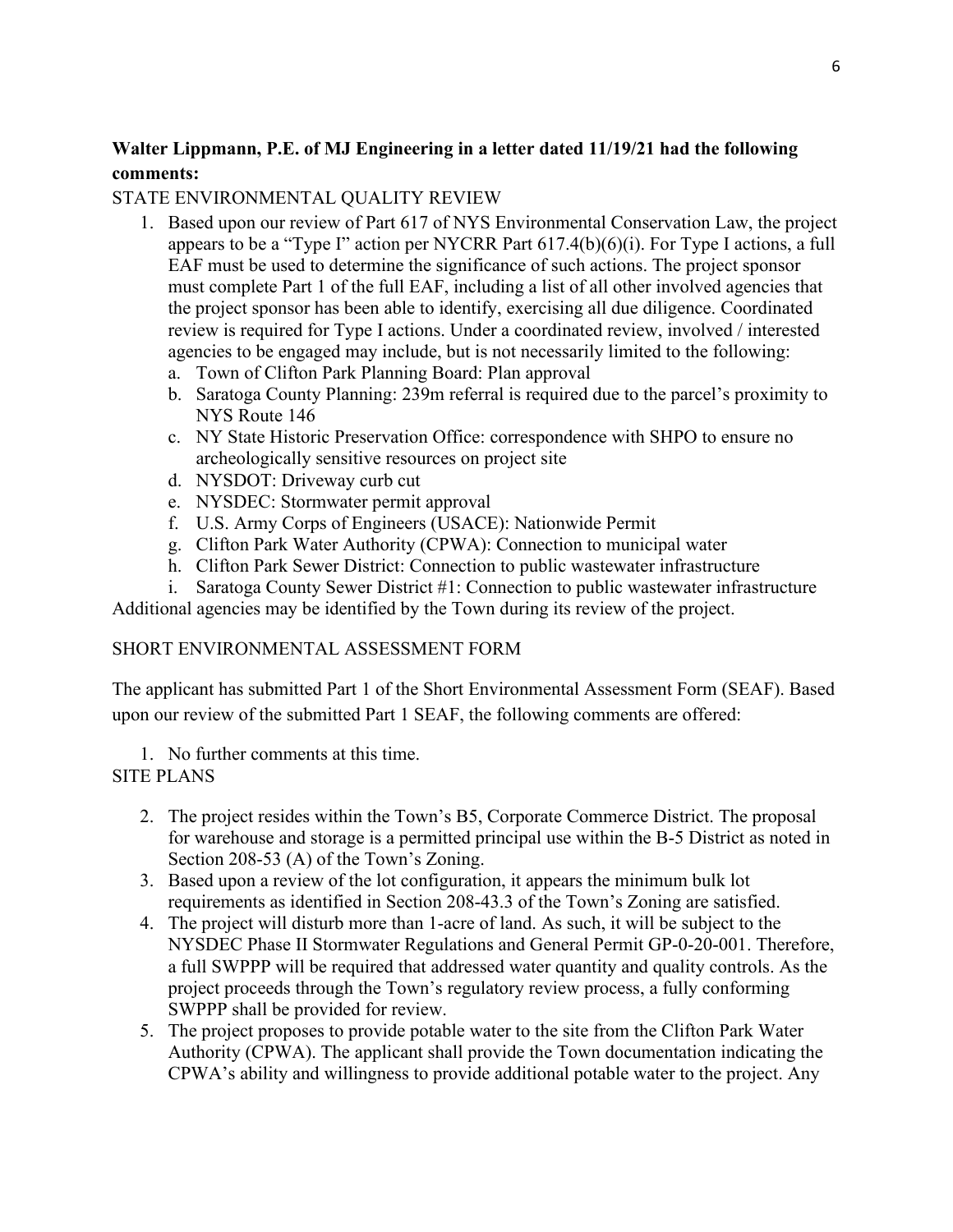approvals offered by the Planning Board should be conditioned on receipt of CPWA's review and approval.

- 6. The project proposes to provide sanitary sewer service to the site from the Clifton Park Sewer District / Saratoga County Sewer District No. 1 (SCSD). The applicant shall provide the Town documentation indicating the Town's Sewer District and SCSD's ability and willingness to provide additional sewer service to the project. Any approvals offered by the Planning Board should be conditioned on receipt of the Town's Sewer District and SCSD's review and approval.
- 7. The plan shows providing 21 parking spaces. Provide a narrative as to how the number of parking spaces was determined for the use proposed.
- 8. Show locations of the required accessible parking spaces.
- 9. It appears the warehouse space is being proposed as flex space. These uses will need to be better defined to determine the required parking spaces required and potential traffic impacts.
- 10. This project may have a cumulative impact on the level of service of the adjacent roadways. As such, it is recommended that a traffic impact study be completed that assesses peak hour vehicle trips, site distance and accident data (specifically at Miller Road and Rt 146). Give the proximity to NYS Rt 146, the findings of the study should be provided to the Region 1 office of the NYSDOT for input.
- 11. Should any work occur within the NYS Rt 146 right-of-way, approval and permitting from the NYSDOT will be required. For any work proposed within the Miller Road rightof-way approval and permitting from the Clifton Park Highway Department will be required.
- 12. The plan indicates wetlands were delineated in 2012. Provide documentation from ACOE and NYSDEC that the delineation is still valid and has not expired.
- 13. Provide the height of the proposed buildings. If any of these buildings are in excess of 35-feet, the Planning Board will conduct a visual assessment and require the applicant to complete Appendix B of the State Environmental Quality Review, Visual EAF Addendum for its consideration as noted in Section 208-54(D) of the Town's Zoning.
- 14. Show proposed connection and site layout of utilities (water/sewer and storm).
- 15. Show the location of and provide a detail for any exterior refuse areas.
- 16. Subsequent plans shall show how the project will meet the requirements of Section 208- 55 of the Town's Zoning in regards to landscaping. Areas where existing buffers will be preserved, buffers exist but need to be enhanced or where buffers do not exist and need to be provided shall be presented.
- 17. The following comments are relative to the site plan and its conformance to the International Fire Code (IFC). The Town Fire Official shall have final authority on the applicability of these comments to the proposed site layout:
	- a. If the proposed building is to be provided with an automatic sprinkler, show the location of the fire department connection to ensure they are reasonably accessible.
	- b. Section 912.2 of the IFC requires a fire hydrant to be located within 100-feet of the building's fire department connection. It is not clear from the plans where the closes hydrant to the site is or where the fire department connection may be. Additional hydrants may be necessary.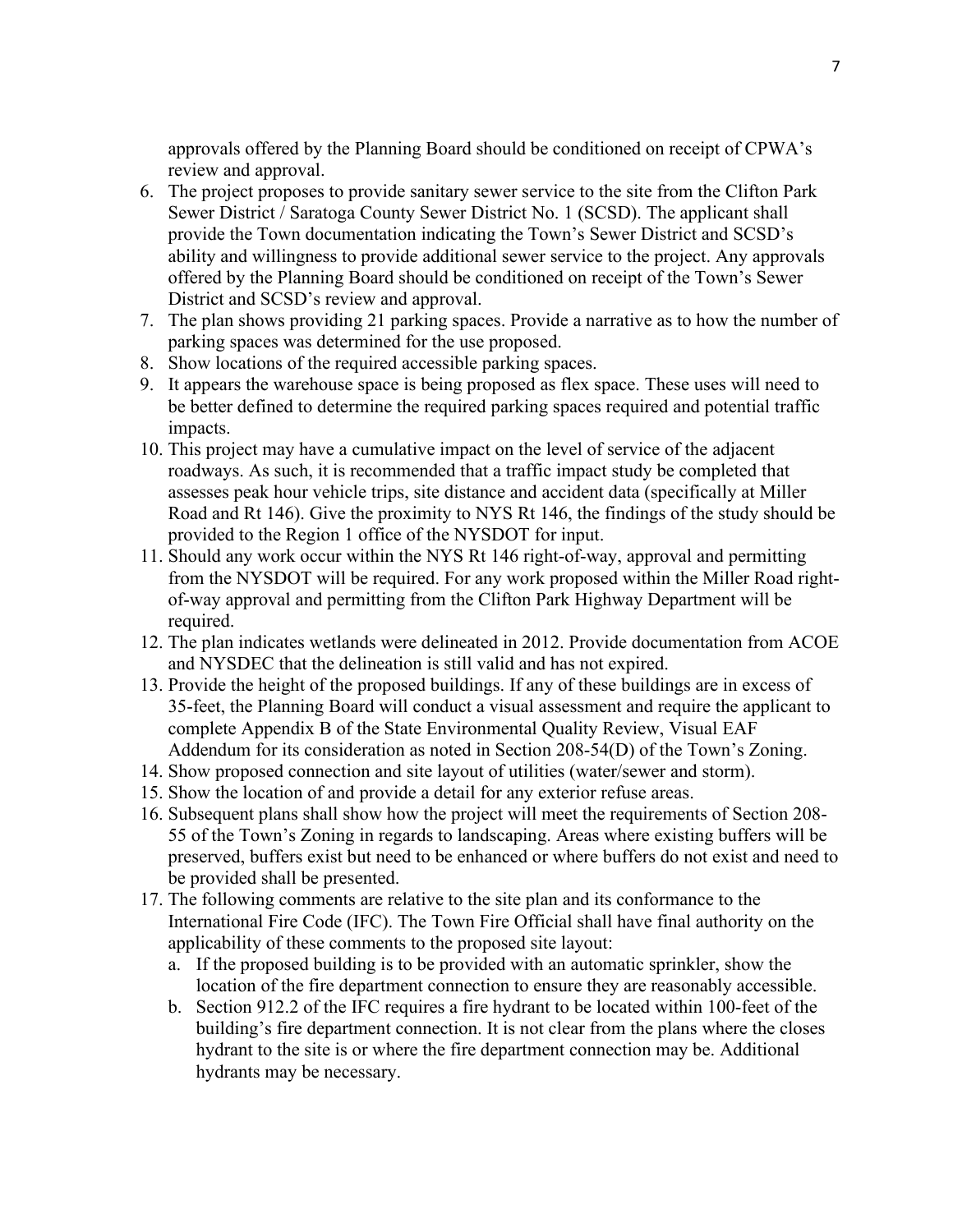- c. Determine if a Knox Box is required based upon the building arrangements, occupancy and materials of construction. If one is required, its location is subject to the review and approval of the Fire Chief.
- d. Identify the actual height of the buildings. If greater than 30-feet in height above the average grade plan, aerial apparatus access shall be provided that is between 15 and 30 feet of one entire side of the building in accordance with Appendix D105 of the IFC. If aerial apparatus access is required, its location shall be identified on the plans.
- e. Pursuant to Section D104 of the IFC, commercial or industrial buildings that are exceeding 62,000 sq. ft. shall be provided with two separate and approved fire apparatus access roads unless equipped with automatic sprinklers (this exemption is permissible up to 124,000 sq. ft. of building area).
- f. Provide a turning template analysis for the largest emergency vehicle that may respond to an event at the site.
- 18. Subsequent plans should include architectural elevations of the building with a listing of the materials of construction for review by the Planning Board.
- 19. Considering the plan submitted is conceptual in nature, we will reserve further comments until more detailed plans and reports are submitted. Subsequent submissions shall include information as outlined in Section 208- 115 of the Town zoning specific to site grading, lighting, landscaping, erosion control and stormwater management to fully assess the design and its compliance to the applicable standards.

### **Public Comments:**

Anthony LaFleche – 21 Wheeler Drive – Mr. LaFleche thanked the applicant for pushing the site back from the Route 146 frontage and asked if the applicant could add more earth berm to the top of the existing berm on 146 as the topography makes the buildings lower by nature. Mr. LaFleche asked how far the edge of the road is from the proposed office and asked to leave the maximum room they can for a possible future trail. Mr. Costa stated that the closest building to Miller Road is about 57' and from the storage building to the road is 52'. Mr. LaFleche asked if the landscaping plan could include the 50' setback to screen the area. Mr. LaFleche asked if a large fire truck would be able to maneuver through the area and swing around the buildings. Mr. Costa stated that there will be a plan showing how a fire truck could move around the site.

### **Planning Board Review:**

Mr. Andarawis stated that he likes the smaller site and the location of the office and the topography as it makes the screening of the buildings better. Mr. Andarawis suggested to the applicant that he would like to see the berm moved away from 146 and made more parallel to the development to see if it flows better and makes the buildings more screened.

Mr. Martin stated that the parcel has been used on and off for agricultural uses. He suggested it could be used for this in the future. Mr. Satterly stated that there are no plans for farming on the land but he is not opposed to leasing some of the remaining lands to do so if it is possible. Mr.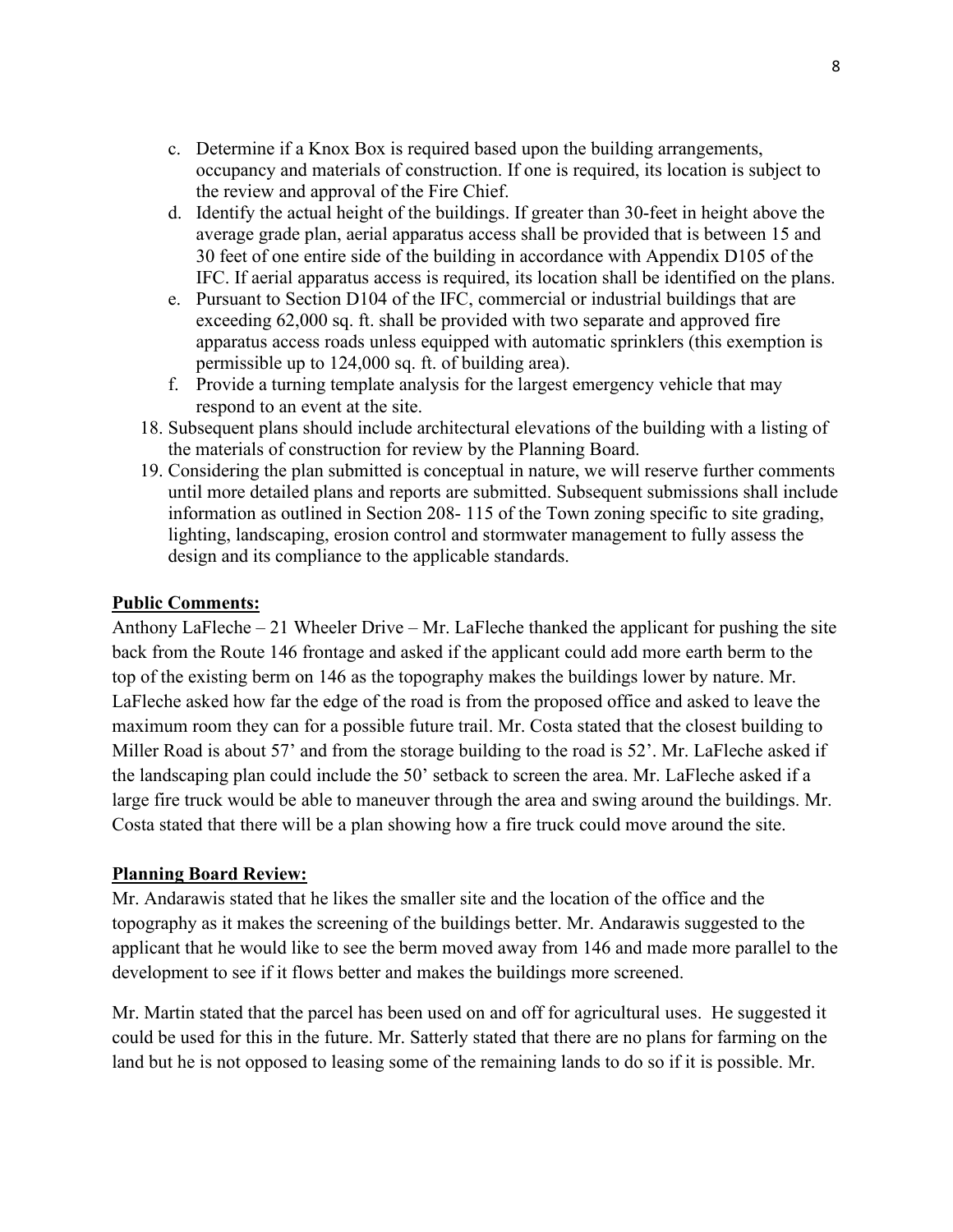Martin asked if there would be production done in the warehouses or if they would be used just for storage. Mr. Satterly stated it is for storage only.

Mr. Ophardt asked if there could be any other uses for the land other than farming. Mr. Costa stated that there are no plans to develop the remaining lands, but the previous application did. Mr. Ophardt stated that if it gets developed later on that access would need to be from Miller Road as well. Mr. Satterly stated that if this storage facility becomes full in the future, he would want to expand. The 50' private access road could potentially be used between the warehouses and what is there would remain. Mr. Satterly stated that if they were to expand it would be for the same use, he stated that currently, the warehouse space would be about 1500 sf units with 4 units per building with an access door, an overhead door, and it would be heated. He stated that 3 of the other buildings would be large enough to store RV and all other buildings would not be heated. Mr. Ophardt asked if any business would run out of the storage areas. Mr. Ferraro stated that since the flex space has been eliminated from the site plan, the expectations would be that there would be no work going on in the premises. He pointed out that Flex space has additional requirements as was discussed at the last meting. Mr. Satterly stated that the intent is for an electrician, for example, to store his materials at this location and to be able to park his vehicle inside at the location as well. Mr. Ferraro stated that this is also up to the Zoning Officer to enforce but as far as he is aware there will be no workers on site, only storage. Mr. Satterly stated that the intent for this site is only for storage and that he understands there is no flex space being presented for the site.

Mr. Ophardt asked if the rooflines could be more flat rather than sloped. Mr. Satterly stated that this has been done intentionally and are at a 15 degree pitch to keep the roofline lower. Mr. Ophardt asked about sprinklers in the buildings. Mr. Satterly stated that there would be 6,000 sf and then has firewalls per NYSFC so no sprinklers would be needed. Mr. Ophardt stated that the fire access would be difficult. Mr. Satterly stated that Mr. Costa would show turnarounds and there would be 30' between buildings and if it is needed, the placement of the buildings can be moved. Mr. Ophardt asked if Miller Road frontage would be bermed. Mr. Satterly stated that there would be plantings there and not bermed.

Mr. Ferraro asked about future intentions to expand by the applicant. Mr. Satterly stated that there is a potential but there are no plans now. Mr. Ferraro stated that there is a 50% coverage max for the B5 zone and that with the wetlands in this number the applicant may be close to the 50% already. Mr. Ferraro stated that he would prefer to see a full plan rather than a segmented one. Mr. Ophardt stated he would like to see a future development plan.

Mr. Ferraro stated he would like to see a simulated view from Route 146 as well as a view from Miller road as there are residents on the east side. He stated that he would like to see the disturbance areas indicated as well as boundaries for the next submission.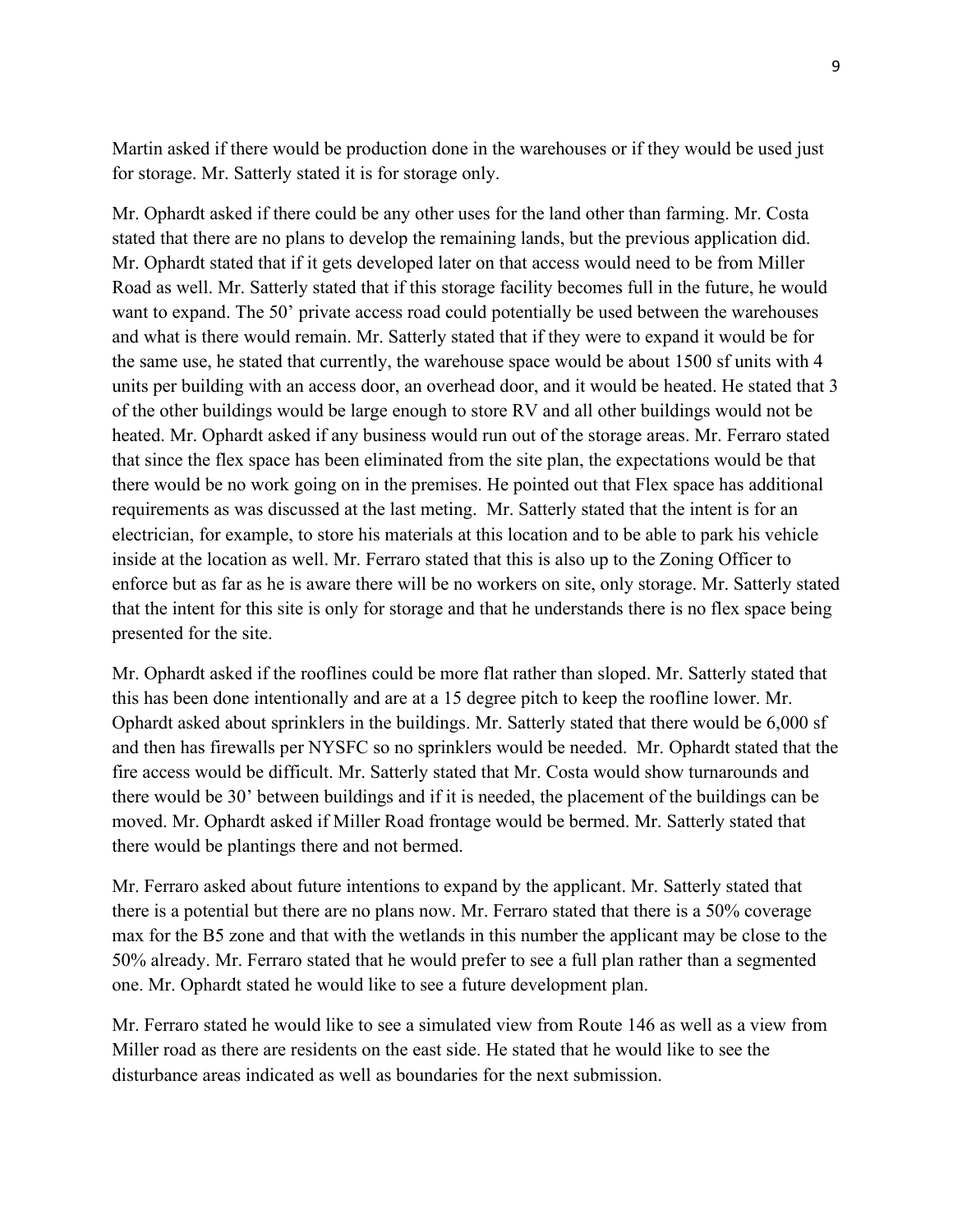#### **Old Business:**

#### **2021-043 North Country Commons Redevelopment**

*Applicant proposes construction of a 4,900 sf restaurant/retail building and a 2,600 sf bank with drive thru, drive aisles, parking, landscaping, utilities and stormwater management practices, 1208 Rt 146, Zoned: PUD (comm), Status: PB Revised Concept Review*  SBL: 270.-2-55.1 To be reviewed by: MJE Consultant: Bohler Eng. Applicant: Whitney Lane Holdings, LLC

#### **Consultant/Applicant Presentation:**

Rob Osterhoudt – Bohler Engineering – Mr. Osterhoudt stated that they were last here in August with a concept and they are back tonight with changes made based on feedback. He stated that access to the site from Route 146 will be a central drive that is 30' wide that goes through the center of the site. Mr. Osterhoudt stated that the 30' would be contiguous to the site locations and some exiting parking has been removed and more greenspace has been added. He stated that the Layout of the pad site has increased areas between the existing bank building and the new proposed one as well as the new bank is now smaller in size with more circulation and dual access. He stated that the new bank would have only one drive-thru lane. Mr. Osterhoudt stated that the parking in this area has been moved to run north to south to increase parking and greenspace and the trash area has been relocated and screened from 146. Mr. Osterhoudt stated that there would be pedestrian access from 146 to the existing sidewalk and go to the large building in the rear of the property. He stated that there are 2 new buildings proposed on 146 and one new building proposed to the west of the site that has been previously used for the National Grid project. He stated that the building on the west would be about 30,000 square feet and be used for the gymnastics business that is currently in the large existing building. Mr. Osterhoudt stated this would allow the business to expand and have a drop-off area and parking in front of the building. He stated that the drop-off area would be landscaped with an island for safety and more landscaping would also be added to the front of the large existing building. Mr. Osterhoudt stated that this would create traffic calming as the vehicle path from west to east is fairly straight now. He stated that the landscaping along Vischer Ferry Road would be removed and replaced with new landscaping and the second drive from 146 would be moved about 100 feet to the west. Mr. Osterhoudt stated that there are certain build and no no-build areas due to leases, which is why the proposed buildings are in the same general area as before. He stated that the green space is still being met and is at 25.5%. He stated that there are 469 parking spaces proposed and 372 spaces are available currently. Mr. Oastehaut stated that Mr. Howard Carr is here tonight to help answer any questions.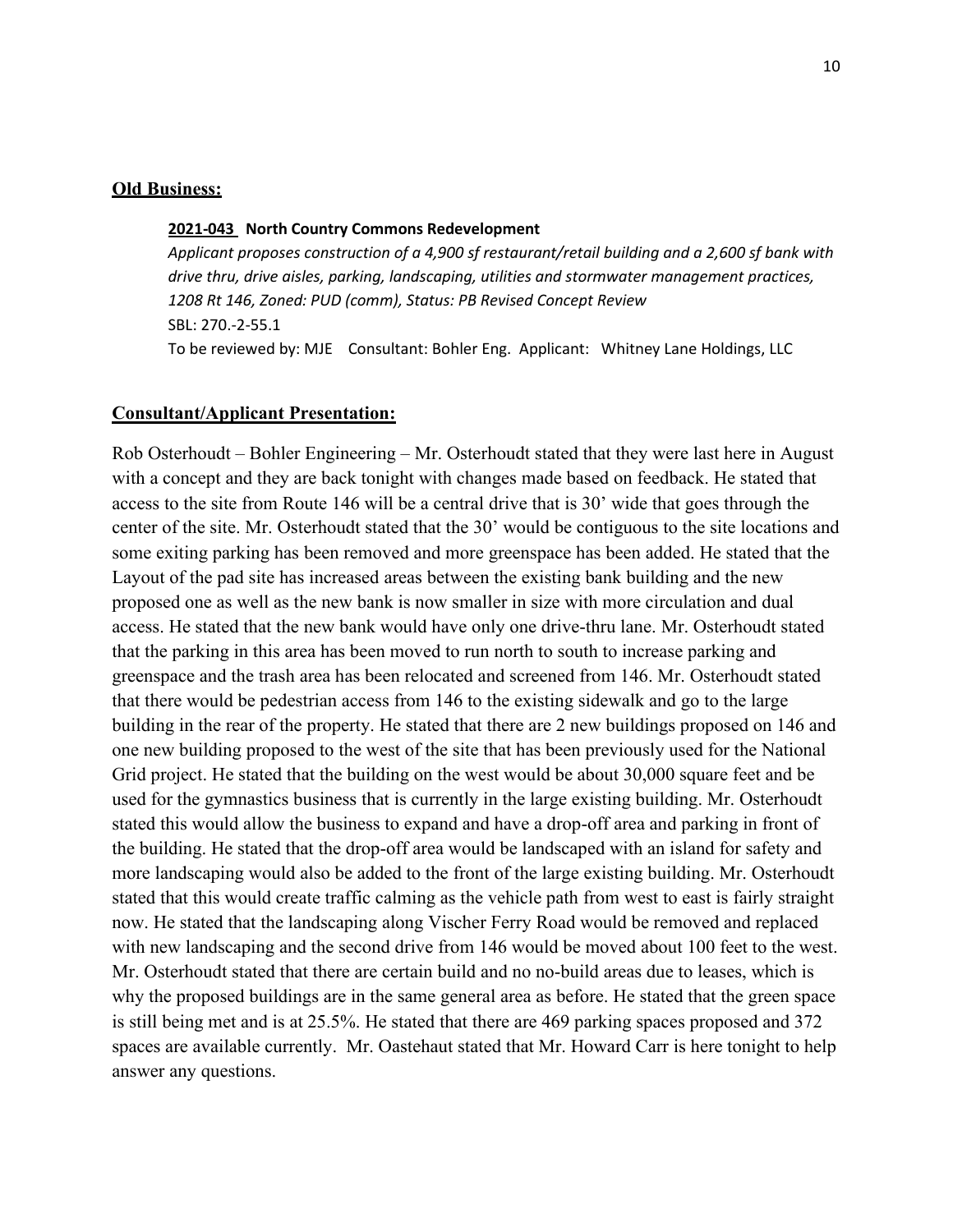### **Staff Comments:**

## **Steve Myers, Director of Building and Development issued a memo dated 11/16/21 stating:**

• Since the parcel is a PUD all setbacks, allowed uses, lot coverage and green space are under the purview of the Planning Board based on the legislation which references a map developed in 1995

# **Wade Schoenborn, Chief of the Bureau of Fire Prevention:**

- 1. Provide a fire apparatus access plan that complies with the FCNYS
- 2. Will buildings be sprinklered?
- 3. Specify hydrant and FDC locations
- 4. Postal verification

# **Scott Reese, Stormwater Management Technician issued a memo dated 11/19/21 with the following comments:**

- 1. It appears that this project will require a FULL SWPPP for the amount of disturbance that is planned.
- 2. The existing stormwater management area located in the southwestern portion of the project site shall be maintained prior to review of the SWPPP.
- 3. All down stream stormwater structures and piping from the proposed work shall be evaluated for structural and performance integrity.
- 4. The outfall of the existing basin drains into the Dwaas Kill. The Dwaas Kill is a 303d segments impared by pollutants related to construction activity, so additional protection measure will be necessary.
- 5. Show all existing stormwater management practices and outfalls on the future preliminary plans.

# **The Environmental Conservation Commission held a meeting on 11/16/21 and issued a memo recommending:**

- 1. The Applicant should verify the minimum required greenspace in accordance with PUD, calculated for the entire parcel.
- 2. The ECC notes that all plantings have been removed from the original existing plan. The next submitted plans should show the proposed planting plan.
- 3. The ECC notes that this project has a significant amount of paved parking area. The ECC strongly recommends that the applicant proposed additional greenspace and plantings to make the parking area more appealing. The reduction of impervious parking will have a less impact on runoff directed towards the Dwaas Kill.
- 4. The ECC requests if the trees along Vischer Ferry Road are in good condition should remain

# **John Scavo, Director of Planning issued a letter dated 11/17/21with recommendations he made:**

1. A referral to the Saratoga Co. Planning Board for a recommendation in the Preliminary Site Plan will be made per GML §239m.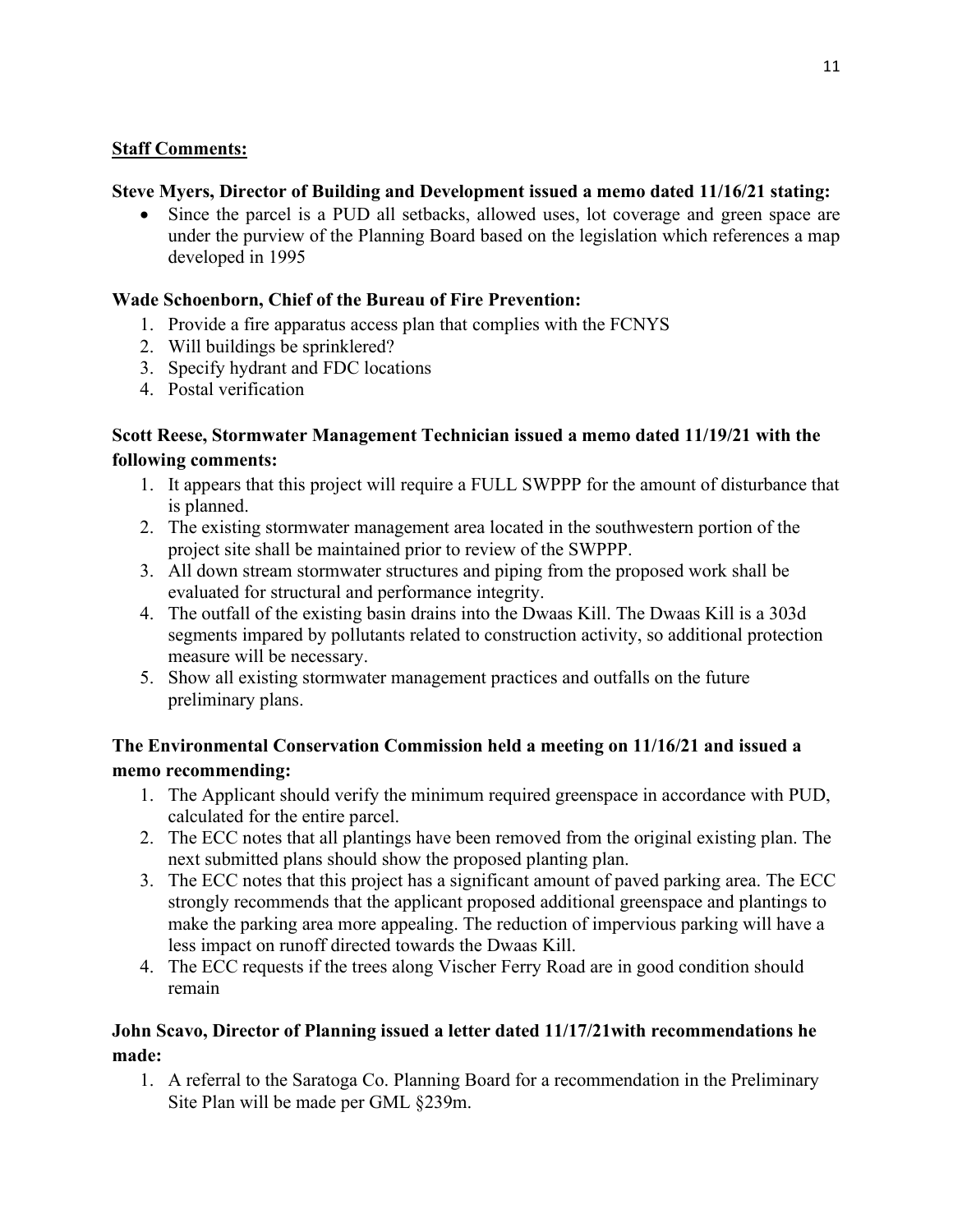- 2. The proposed amendment appears to eliminate two previously shown curb cuts from the bank onto the private driveway and a proposed concrete sidewalk running parallel along the western side of the access drive from Route 146 to the existing shopping plaza.
- 3. An additional infill building was added within the existing fenced-in gravel surface area west of the shopping plaza for Cartwheels Gymnastics, a current plaza tenant. The revision addresses a previous comment by the Planning Board expressing concern for the future intentions of that area of the parcel.

### **Professional Comments:**

# **Walter Lippmann, P.E. of MJ Engineering in a letter dated 11/19/21 had the following comments:**

## STATE ENVIRONMENTAL QUALITY REVIEW

Based upon our review of Part 617 of NYS Environmental Conservation Law, the project appears to be an "Unlisted" action. If the Planning Board is to request Lead Agency status under SEQRA, the need to undergo a coordinated review is optional. Under a coordinated review, involved / interested agencies to be engaged may include, but is not necessarily limited to the following:

- 1. Town of Clifton Park Planning Board: Plan approval
- 2. Saratoga County Planning Board: 239m referral
- 3. NYSDOT: Highway Work Permit
- 4. NYSDEC: SPDES Stormwater Permit
- 5. Saratoga County Sewer District: sewer connection
- 6. Clifton Park Water Authority: water connection
- SITE PLANS
	- 7. The project is a planned development district (PDD) with site specific zoning that defines among other topics, uses, density and bulk lot requirements. This was approved by the Clifton Park Town Board by way of Local Law No. 9 of 1995. Our review of the site plans submitted is primarily for conformance with the approved PDD and other applicable design standards.
	- 8. The bank and restaurant uses proposed are allowed in the North Country Commons PDD. The existing Cartwheel will be relocated to the proposed building to the west.
	- 9. The concept provides little in the form of pedestrian linkages to and from the main entrance way to each building. The applicant should coordinate potential linkages to each site.
	- 10. Provide anticipated water and sewer usage information.
	- 11. Show utility connections to proposed buildings.
	- 12. The project will disturb more than 1-acre of land. As such, it will be subject to the NYSDEC Phase II Stormwater Regulations and General Permit GP-0-20-001. Therefore, a full SWPPP will be required that addressed water quantity and quality controls. As the project proceeds through the Town's regulatory review process, a fully conforming SWPPP shall be provided for review.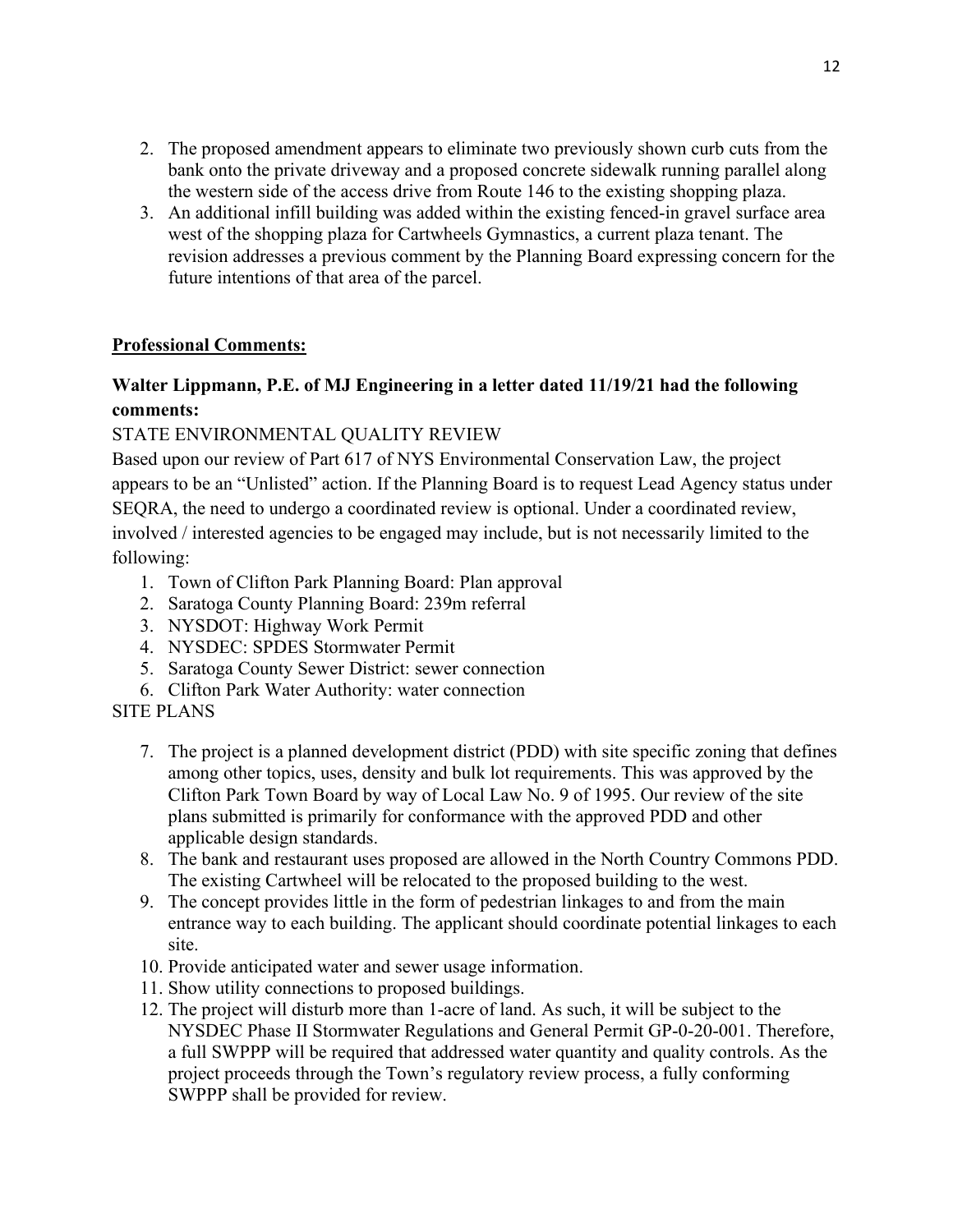- 13. The project is proposing to be serviced with public water from the Clifton Park Water Authority. The applicant shall provide the Town documentation of the CPWA's ability and willingness to service the project with the additional potable water.
- 14. The project is proposing to be serviced with public sewer from the Saratoga County Sewer District. The applicant shall provide the Town documentation of the SCSD's ability and willingness to service the project with public sewer.
- 15. It is recommended that at a minimum the number of peak hour vehicle trips, including truck trips and sight distance at the project entrance be provided.
- 16. Provide a narrative of the breakdown proposed uses and required parking spaces.
- 17. Elevations and materials of construction for the proposed building should be submitted to the Planning Board for review.
- 18. It appears the existing curb cut along Route 146 is being relocated. Any new access proposed onto Route 146 is subject to the review and approval of the NYSDOT.
- 19. If the project proposes any utility improvement work within the State right-of-way, the work will be subject to the review and approval to the NYSDOT. The applicant shall coordinate with the regional office of the NYSDOT and obtain permitting in advance of construction.
- 20. The following comments are relative to the site plan and its conformance to the International Fire Code (IFC). The Town Fire Official shall have final authority on the applicability of these comments to the proposed site layout:
	- a. If the proposed building is to be provided with an automatic sprinkler, show the location of the fire department connection to ensure they are reasonably accessible.
	- b. Section 912.2 of the IFC requires a fire hydrant to be located within 100-feet of the building's fire department connection. It is not clear from the plans where the closes hydrant to the site is or where the fire department connection may be. Additional hydrants may be necessary.
	- c. Determine if a Knox Box is required based upon the building arrangements, occupancy and materials of construction. If one is required, its location is subject to the review and approval of the Fire Chief.
	- d. Provide a turning template analysis for the largest emergency vehicle that may respond to an event at the site.
- 21. Considering the plan submitted is conceptual in nature, we will reserve further comments until more detailed plans are submitted. Subsequent submissions shall include information specific to lighting, landscaping, erosion control and stormwater management to fully assess the design and its compliance to the applicable standards.

### **Public Comments:**

Anthony LaFleche - 21 Wheeler Drive – Mr. LaFleche asked why the pedestrian walk is on the west side of the drive rather than the east side as the restaurant is on the east side. Mr. Osterhoudt stated that pedestrian access still needs to be worked on but they couldn't fit everything on one side of the road without being too tight or crossing the road. Mr. LaFleche stated he likes the flow of the new layout and asked if there is a tenant yet for the restaurant. Mr. Osterhoudt stated there is no tenant yet. Mr. LaFleche asked if the area where the gymnastics building is proposed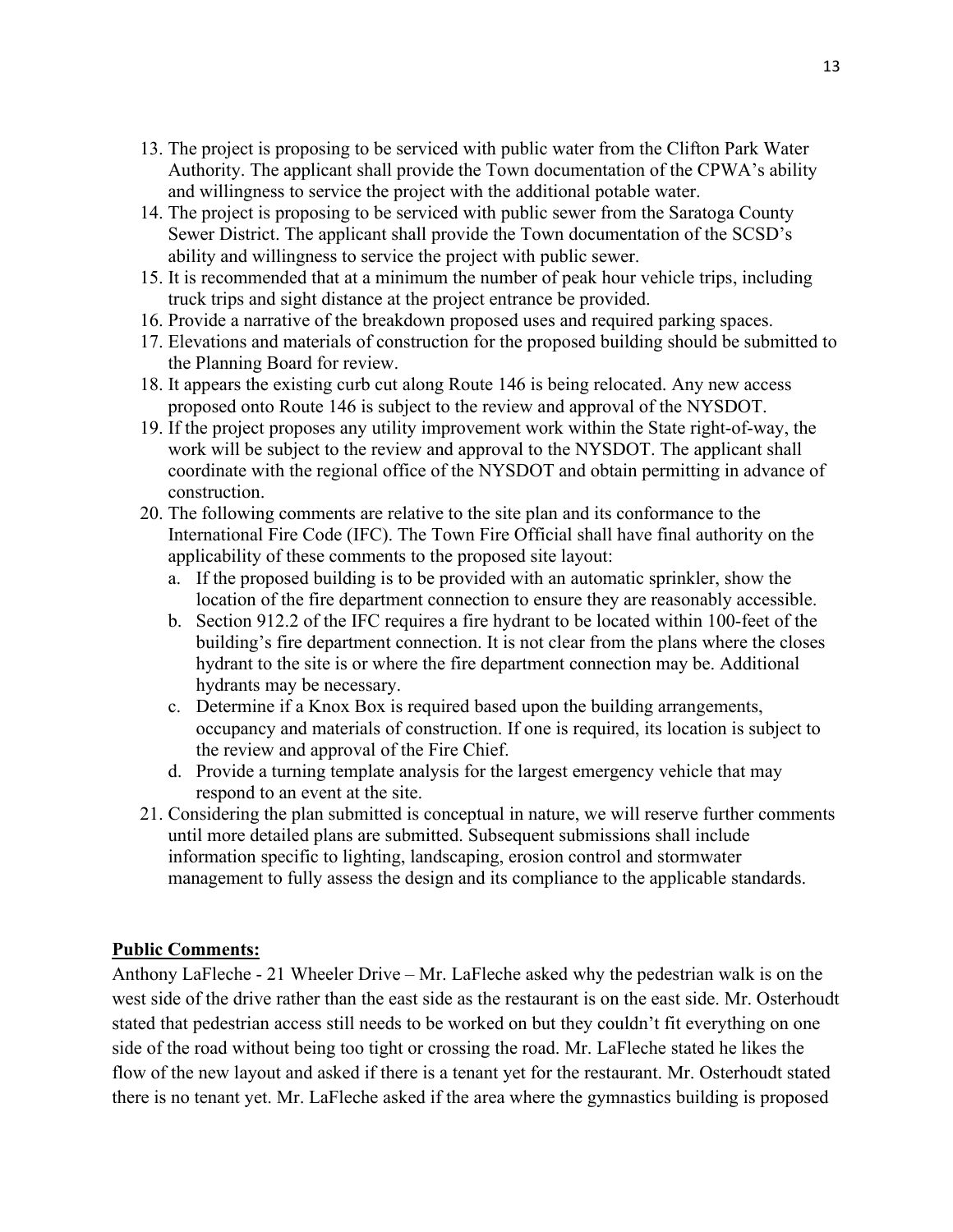what type of vegetation is existing. Mr. Osterhoudt stated there is brush-type vegetation but was used previously as a staging area. Mr. LaFleche asked what the setback from the gymnastics building would be from the Honey Hollow Residential Development. Mr. Osterhoudt stated the setback is 114' at the closest part of the building to the property line. Mr. LaFleche suggested a berm or fencing for a buffer from the parking lot. Mr. LaFleche asked if there were any future plans to improve the existing building. Mr. Osterhoudt stated that the plan is to renovate and that retail space is also in the plan for the existing larger building. Mr. LaFleche asked why green space is in front of the large building to the west. Mr. Osterhoudt stated that they wanted to dress up the front of the building and calm traffic coming through, and enhance stormwater management.

#### **Planning Board Review:**

Mr. Martin stated that he feels the parking area is still too big and that it should be smaller or broken up by shade trees to help avoid heatsink while keeping the parking they feel is needed. Mr. Carr stated that he has been managing the property for 15 years and feels that the codes require too much parking; he stated that from Route 146 you cannot see the Ocean State façade due to grade change. He stated that he would be intensifying landscaping around the perimeter and used the Whole Foods in Latham as an example. Mr. Carr stated that the drive off of Vischer Ferry Road is a long strip that enhances the speed of vehicles, so that is why there is more landscaping in this area. Mr. Martin stated that he would like the applicant to adjust the green space to be vertical as well as low-lying vegetation. Mr. Oastehaut stated that there will be a full landscaping plan submitted in the future for the Board to consider.

Mr. Ferraro stated that he agrees that there needs to be more landscaping and the landscaping needs to be vertical and is concerned about removing existing trees and feels some of them should remain. Mr. Carr stated that the perimeters are more vertical. Mr. Ferraro stated he wants to see it internally as well and that green space is being removed for a new bank building so visual improvements need to be made there.

Mr. Andarawis stated that there needs to be trees along the pedestrian walk, not necessarily high trees but something aesthetic and to carry the crosswalk from the main building to the new Cartwheels as well. Mr. Andarawis stated he would like to see parking banked, especially along the side of the large building closest to where the new Cartwheels building is being proposed. Mr. Carr stated that this can be banked for now to help with balance and safety.

Mr. Ophardt stated that making the west entrance from 146 makes sense to him and stated that the applicant could decrease the width from 60' to 30'. Mr. Ophardt stated that he supports the comments from other Board members to have more trees on the property. Mr. Ophardt stated that he feels that the drive-thru for the restaurant is still too tight, but feels the applicant is moving in the right direction. Mr. Carr stated that he plans to update the façade of the old large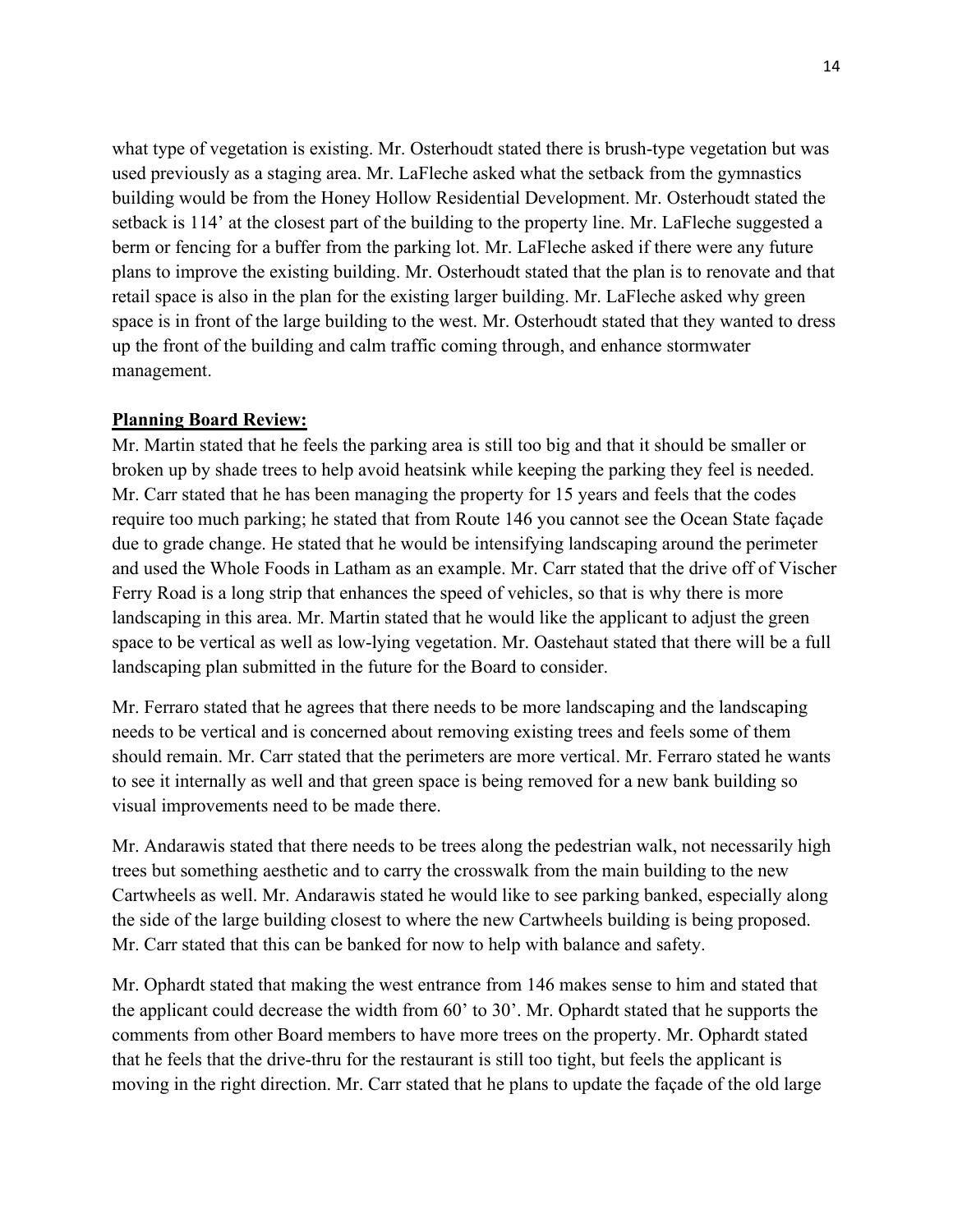building and the dumpster for the restaurant has been moved across the greenspace with a walkway for employee access.

Mr. Ferraro stated that he likes the updated plan better than the last, appreciates the applicant listening to concerns, and feels this can keep moving forward.

### **Old Business:**

#### **2021-056 427 Schauber Rd Hay/Equipment Barn**

*Applicant proposes construction of a 3,600 sf farm related building to be used for hay and equipment storage on a parcel with active farming operations. Stormwater run-off from the proposed hay barn will be handled with a gravel drip-edge on both the north and south of the building. Stormwater will then be conveyed to infiltrators located at the east end of the proposed barn as shown. No sewer or water hook-up needed, 427 Schauber Rd, Zoned: CR, Status: PB Preliminary Review w/possible determination* **SBL: 258.-1-75 SBL: 258.-1-75** To be reviewed by: MJE Consultant: ABD Applicant: L. New Last Seen on: 10-13-21

### **Consultant/Applicant Presentation:**

John Hitchcock – ABD – Mr. Hitchcock stated that there have been no changes to the previous plan, all comments have been addressed, and that elevations have been submitted as requested. Mr. Hitchcock stated that there were no new comments except for MJE comment for an apron for the catch basin and stated that this will be done for the final plan.

### **Staff Comments:**

### **Steve Myers, Director of Building and Development issued a memo dated 11/16/21 stating:**

• No further comments

### **Wade Schoenborn, Chief of the Bureau of Fire Prevention:**

1. No further comments

## **Scott Reese, Stormwater Management Technician issued a memo dated 11/19/21 with the following comments:**

1. No stormwater management comments

## **The Environmental Conservation Commission held a meeting on 11/16/21 and issued a memo recommending:**

1. No comment.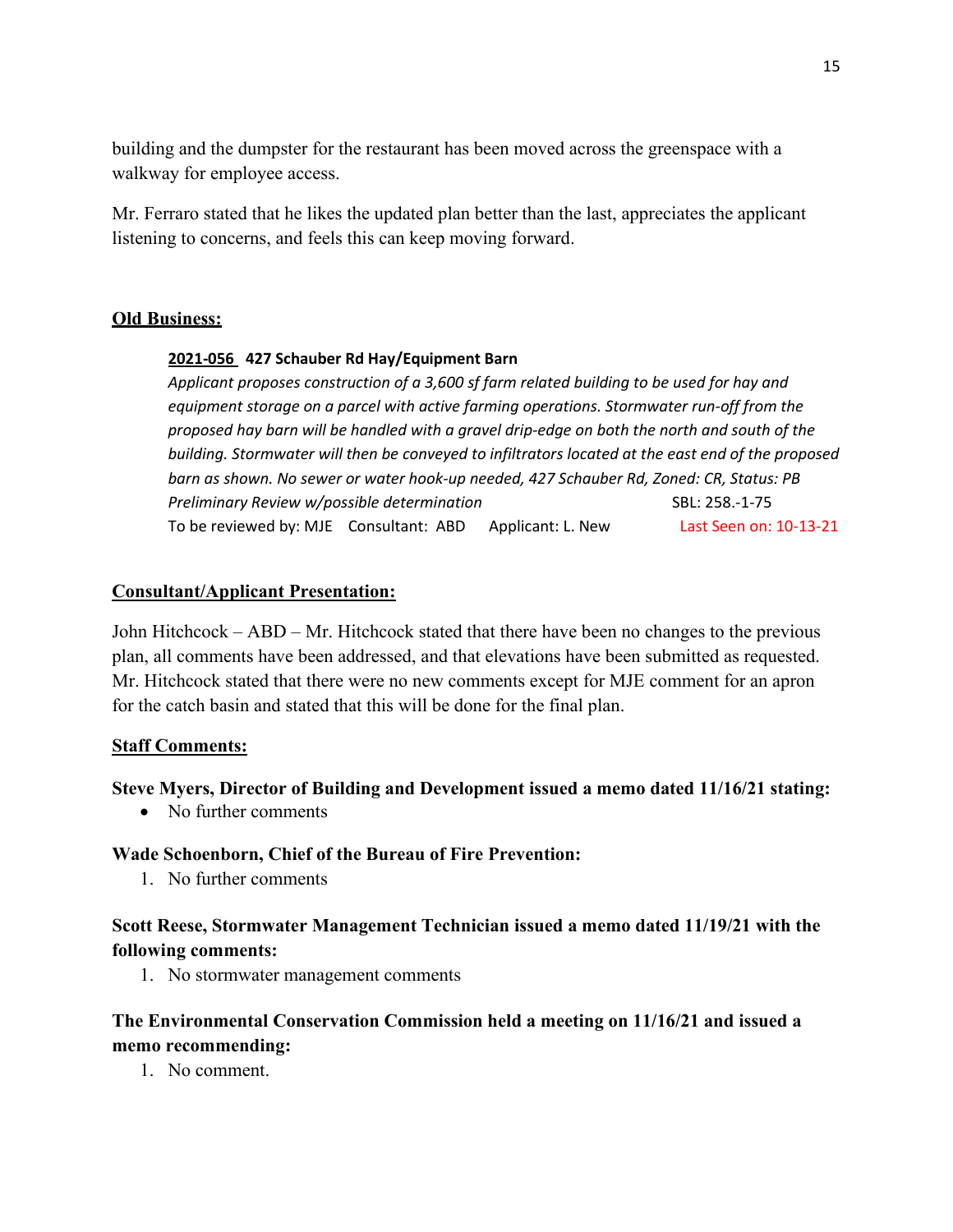# **John Scavo, Director of Planning issued a letter dated 11/17/21with recommendations he made:**

At a Planning Board Meeting scheduled for November 23, 2021, I will note all my outstanding comments regarding the above-referenced application are satisfied. As shown, the barn elevations provided with the current submittal are acceptable to Town Planning Staff and the Town's Open Space Coordinator.

Mr. Scavo stated in the meeting that he worked with Mr. Myers and Mr. McCarthy and found that farm laws as exempt per Ag. And Market. He stated that the horses are well kept, so the acreage requirements are not needed if in good standings with Ag. And Market and he is fine with the number of horses on the property.

### **Professional Comments:**

# **Walter Lippmann, P.E. of MJ Engineering in a letter dated 11/19/21 had the following comments:**

STATE ENVIRONMENTAL QUALITY REVIEW

1. No further comments. SHORT ENVIRONMENTAL ASSESSMENT FORM

2. No further comments.

SITE PLANS

3. Recommend a concrete apron around the catch basin to prevent stone/debris from entering structure.

### **Public Comments:**

No public comment.

### **Planning Board Review:**

Mr. Martin stated that there was 2' at the top of the exterior wall at the previous meeting that was allowing natural light in such as a window and would like to see that integrated. Mr. Hitchcock stated that it would be integrated into the site plan.

Mr. Ophardt moved, second by Mr. Martin, to establish Lead Agency from this application, an unlisted action, and to issue a negative declaration pursuant to SEQRA. The motion was unanimously carried.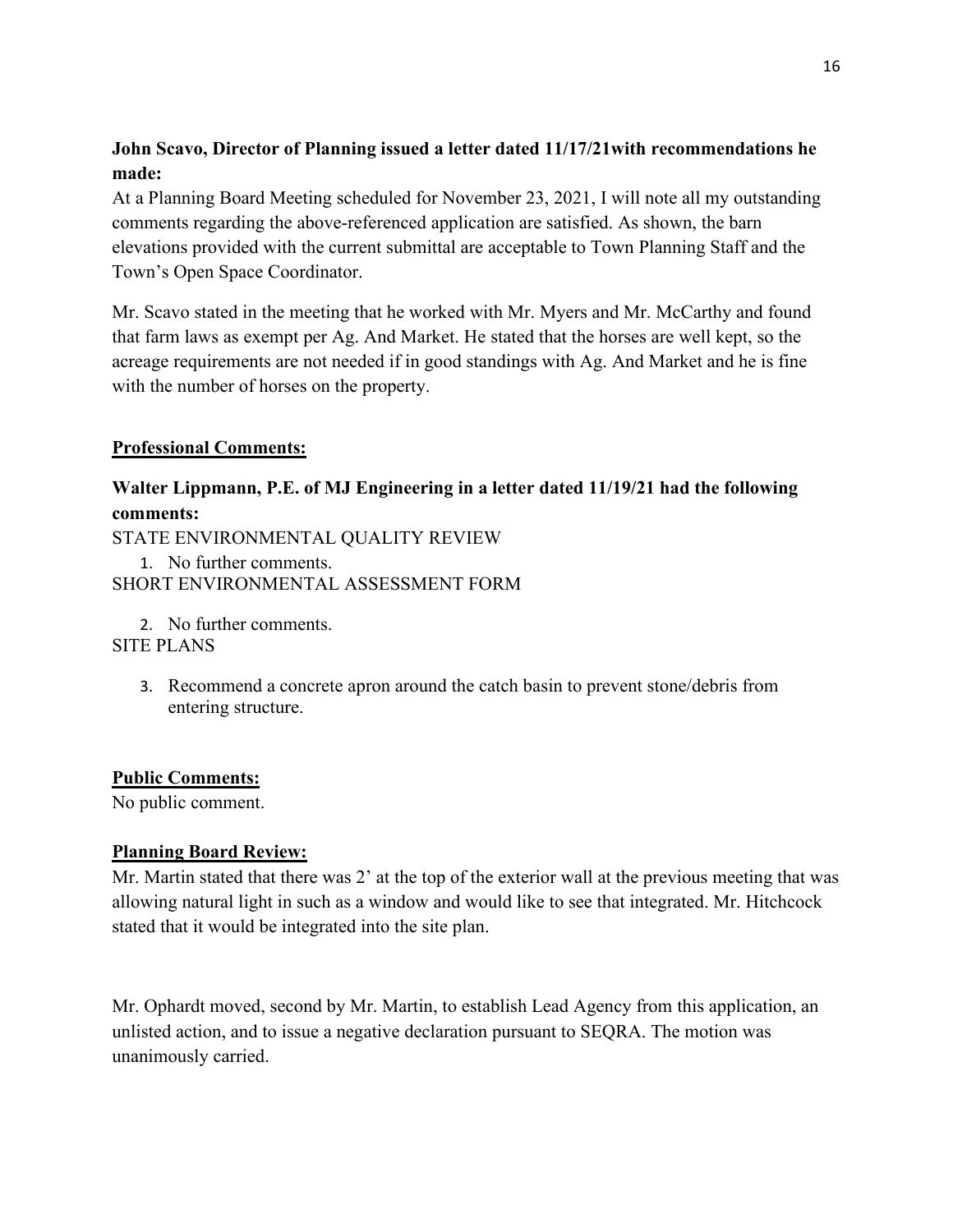Mr. Martin moved, second by Mr. Andarawis, to waive the final hearing for this application for the site plan review of 427 Schauber Rd Hay/Equipment Barn, and to grant preliminary and final site plan approval conditioned upon the satisfaction of all comments provided by the Planning Department, Town Designated Engineer, and all items listened in the final comment letter issued by the Planning Department.

Ayes: 4 Noes: 0 The motion is carried.

#### **Old Business:**

#### **2020-018 Woodin Road 5 Lot Subdivision**

*Applicant proposes to subdivide the 8.97 acre parcel into 5 single family building lots. There are 2.35 acres of Federal wetlands on-site which the applicant proposes to disturb less than 1/10th of an acre for construction of driveways. Private water and sanitary systems will be provided on each individual lot. Woodin Rd, Zoned: R-1, Status: PB Preliminary Review* SBL: 278.-1-7To be reviewed by: MJE Consultant: ABD Applicant: E. Kim

#### Last Seen on: 10-13-21

The applicant chose to table the hearing for this application until the January  $25<sup>th</sup>$ , 2022 meeting.

#### **Old Business:**

#### **2021-050 1640 Crescent Road 2 Lot Subdivision (Ballard)**

*Applicant is proposing to subdivide a 5 acre parcel into 2 single family residential lots, 1640 Crescent Rd, Zoned: R-1, Status: PB Final Review*  SBL: 288.-2-9 To be reviewed by: MJE Consultant: EDP Applicant: P. Ballard

Last Seen on: 10-26-21

The applicant chose to table the hearing for this application until the January  $11<sup>th</sup>$ , 2022 meeting.

#### **Old Business:**

Last Seen on: 9-28-21

#### **2021-011 Blue Barnes 7 Residential Lot Subdivision**

*Applicant proposes to subdivide a 29.35 acre parcel into 7 building lots each having an on-site septic system. Project includes the construction of a cul de sac and stormwater management, 102 Blue Barns Rd, Zoned: CR, Status: PB Preliminary Review*  SBL: 263.-1-22 To be reviewed by: MJE Consultant: EDP Applicant:Blue Barns Dev, LLC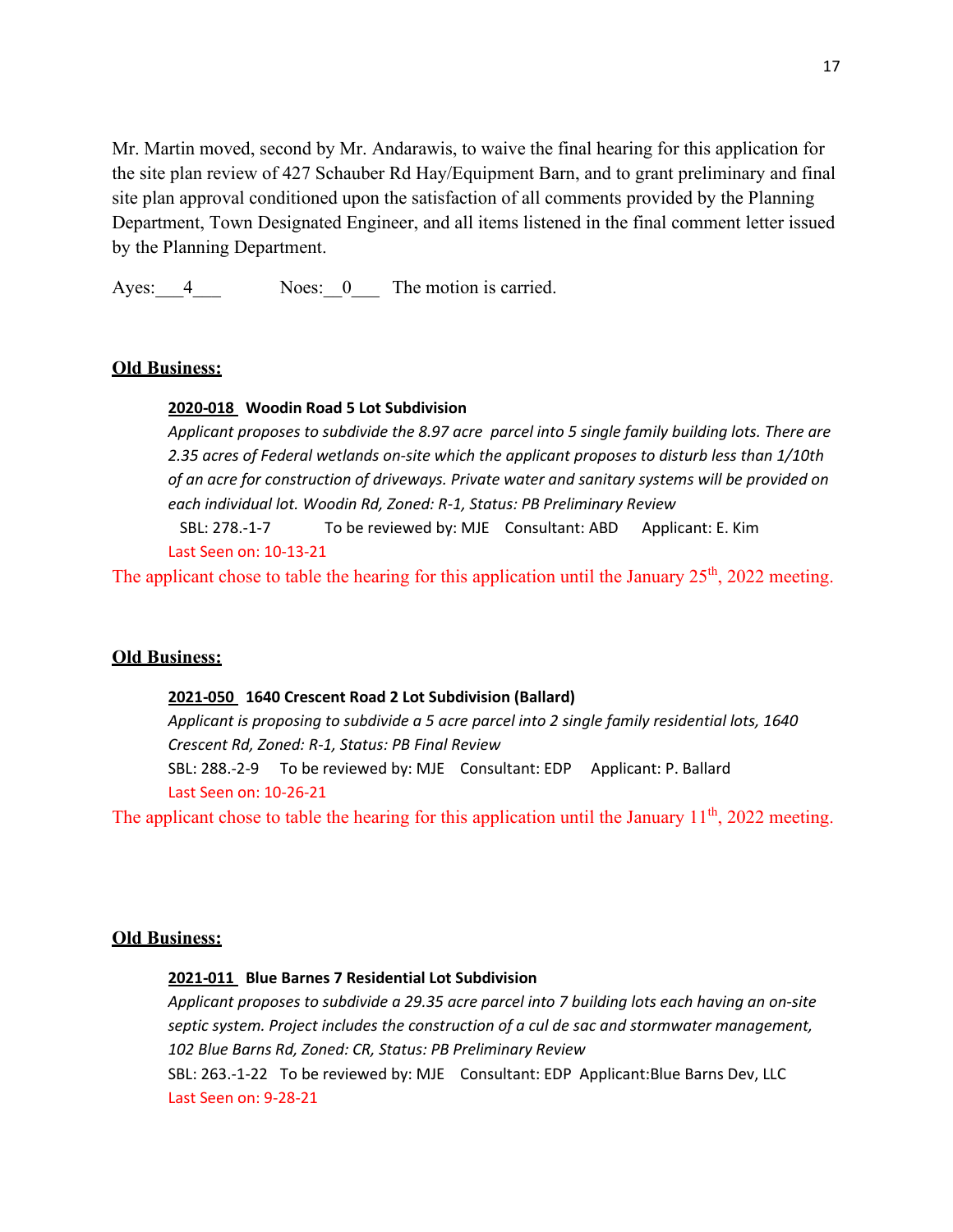### **Consultant/Applicant Presentation:**

Gavin Vuillaume – EDP – Mr. Vuillaume stated that the applicant has addressed previous comments and now needs to address new ones. Mr. Vuillaume stated that the homes have been moved around on the lots based on wetland locations and that Mr. Bull from the Highway Department is ok with the cul-de-sac being proposed. He stated that the cul-de-sac has been enlarged with a closed drainage system as requested. Mr. Vuillaume stated that soil tests have been done and small changes were made to the septic systems and stormwater.

### **Staff Comments:**

### **Steve Myers, Director of Building and Development issued a memo dated 11/16/21 stating:**

- Planning needs to approve the creation of lot #8 for a future solar array
- Separation from ground water will be verified in the field
- Grading plans for each lot will be required to ensure proper drainage

### **Wade Schoenborn, Chief of the Bureau of Fire Prevention:**

- 1. Driveways must be less than 500' or comply with Section 511 of the NYSFC
- 2. Driveways must be designed to support 75,000 lbs
- 3. Driveways must be 12' wide minimum
- 4. Driveways must have 13'6" clearance minimum

### **Scott Reese, Stormwater Management Technician issued a memo dated 11/19/21 with the following comments:**

- 1. If riparian buffers are proposed they should be delineated and designate methods to preserve the buffer indefintely. Ensure that buffers are native vegetation are protected throughout planning, design, construction, and occupancy.
- 2. Supply deep test hole results with seasonal highwater elevations for stormwater management practices. Seasonal high groundwater should not be left to assumptions. It would be beneficial to have seasonal highwater elevations for proposed home foundations and on-site septic systems.
- 3. The proposed Mircropool is in the Schenectady-Niskayuna Sole Source Aquifer. The NYS Stormwater Management Design Manual for Micropool Extended Detention basins states "Provide a minimum 2' separation from the groundwater in sole source aquifers." A 4" perforated underdrain and pond liner should not qualify to meet this requirement.
- 4. The proposed 4" perforated underdrain in the proposed forebay is outleting directly onto a neighboring property. This may be a source of increase velocity and volume directed off site and is not recommended

## **The Environmental Conservation Commission held a meeting on 11/16/21 and issued a memo recommending:**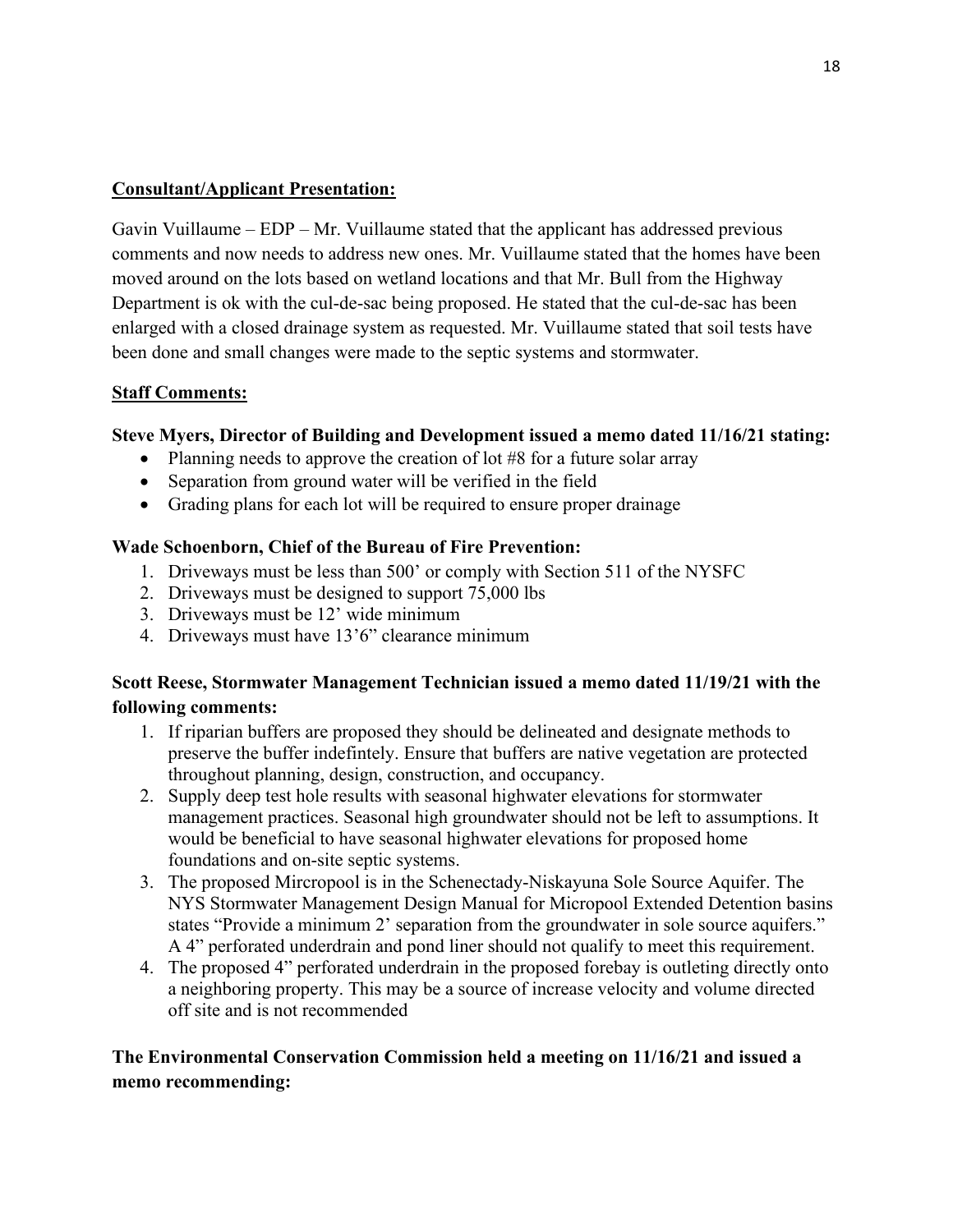- 1. The ECC requests the Applicant to clearly delineate the unconstrained lands that will be permanently deeded as public or private open space on the map and to provide a clear calculation of how much land will be protected (including constrained and unconstrained lands, solar field, and associated driveway).
- 2. The Applicant shall indicate to the Planning Board whether the permanent open space will be deeded public or private (see 208-16 F. (4)).
- 3. The parcel (subdivision) is located in an area which may be impacted by railroad activity. Impacts may include noise or vibration. The Planning Board shall require the applicant to note on the Deed the potential for railroad noise and vibration impact on the homeowner.

# **John Scavo, Director of Planning issued a letter dated 11/19/21 with recommendations he made:**

- 1. The applicant has adequately addressed my previous comments offered at the September 8<sup>th</sup> Planning Board Meeting.
- 2. Attached, please find a copy of Town Code §179-21 to 197-23. Before establishing a preconstruction meeting, the owner should be aware of the roadway bonding requirements, maintenance requirements, and dedication requirements.

## **Professional Comments:**

# **Walter Lippmann, P.E. of MJ Engineering in a letter dated 11/19/21 had the following comments:**

STATE ENVIRONMENTAL QUALITY REVIEW

- 1. No further comments.
- SITE PLANS
	- 2. The plans indicate disturbance of 0.09+/- acres of ACOE wetlands. The applicant has indicated that a permit from will be required from the Army Corps of Engineers. A copy of the permit shall be forwarded to the Town upon receipt.
	- 3. Any action on the subdivision application should be conditioned upon receipt of plan approval from the CPWA.
	- 4. Any action on the subdivision application should be conditioned upon receipt of plan approval from the NYSDOH and/or NYSDEC for the additional taking of water.
	- 5. The proposed septic systems will be reviewed and approved by the Town Building Department.

### STORMWATER POLLUTION PREVENTION PLAN AND NARRATIVE

6. It is proposed to utilize "conservation of natural areas", a NYSDEC green Infrastructure practice. Conservation of natural areas shall be located within a conservation easement and permanently conserved as stated within the SWPPP. Subsequent plans shall clearly define this area as an easement with description provided during the final stages of the project's review.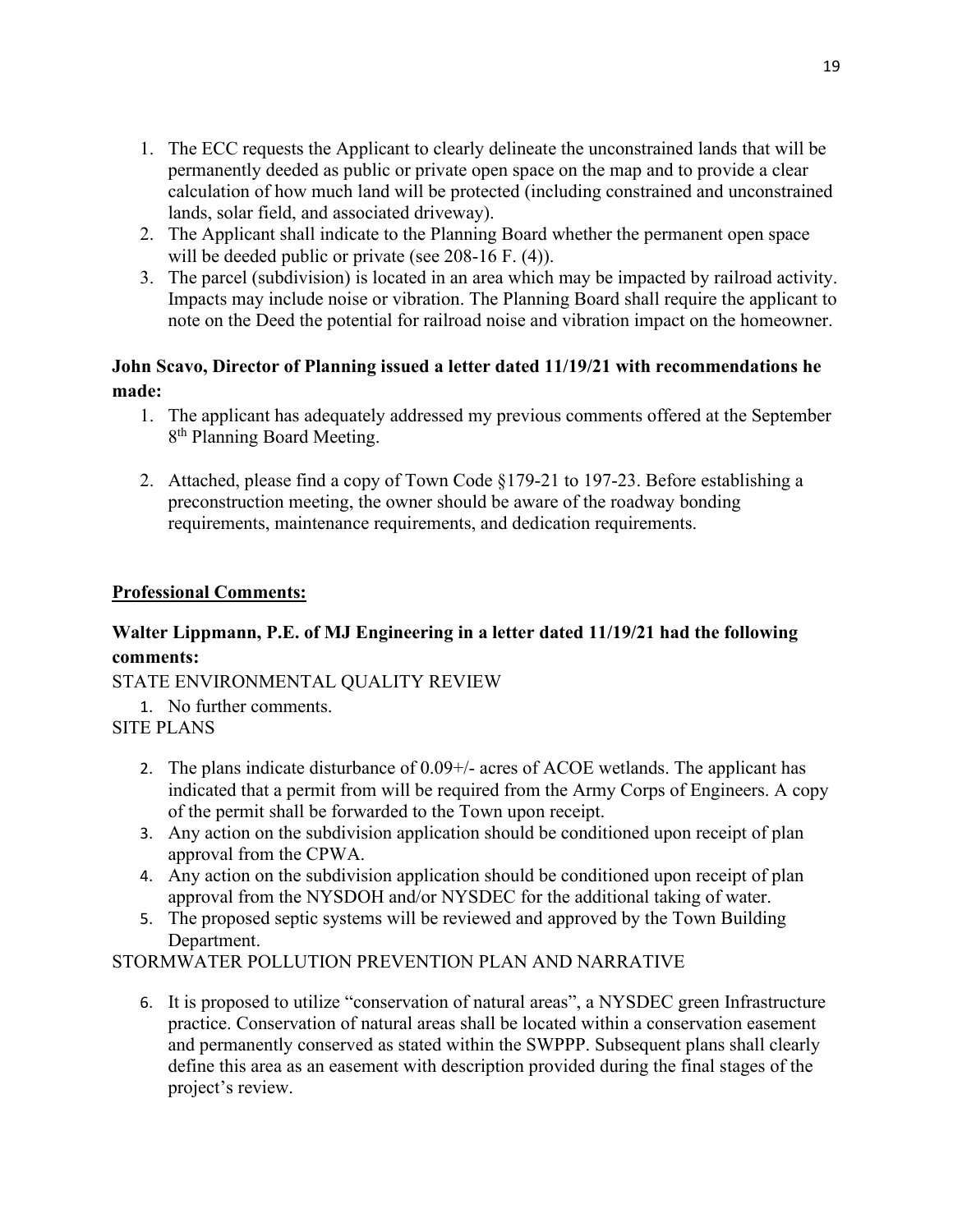- 7. Since the stormwater management area will be owned and operated by the applicant, a Town of Clifton Park Maintenance Agreement will need to be executed and filed with the Town.
- 8. The applicant should provide responses from SHPO and US Fish and Wildlife to confirm that no adverse impacts are expected pursuant to historic properties and threatened or endangered species, respectively. Documentation shall be provided to the Town once responses are received.

### **Public Comments:**

No public comment.

## **Planning Board Review:**

Mr. Andarawis asked if there would be a no-cut buffer and what would be allowed or not allowed. Mr. Vuillaume stated that they would write what the homeowner would be able to do or not to upkeep their property. Mr. Scavo stated that the maintenance agreement for the buffer will also be filed with the County Clerk's office in addition to the subdivision and DEC will issue a violation if noted.

Mr. Ophardt asked if the buffer would have restrictions on ATV usage. Mr. Scavo stated that he does not believe there would be that restriction.

Mr. Ferraro stated that he wanted signage to delineate the wetlands Mr. Vuillaume stated it should have been but he will make sure it is on for the final plan submission.

Mr. Martin asked about the comment from ECC and the noise from the trains. Mr. Ferraro stated it should be noted on the deed as well as the right to farm note.

Mr. Ferraro stated that the conservation boundary line is not clearly identified on the submission or on the plot plan. He asked if Lot 3 would cross wetlands. Mr. Vuillaume stated that it would and a permit would be needed to cross the wetlands.

Mr. Ophardt offered Resolution #17 of 2021, second by Mr. Andarawis, to waive the final hearing for this application for the 7 lot subdivision of 102 Blue Barns Road, and to grant preliminary and final subdivision approval condition upon satisfaction of all comments provided by the Planning Department, Town Designated Engineer, and all items listened in the final comment letter issued by the Planning Department.

### Conditions:

- 1. Deeds to all parcels shall state:
	- a. There are railroad tracks in the vicinity of the parcel which may create noise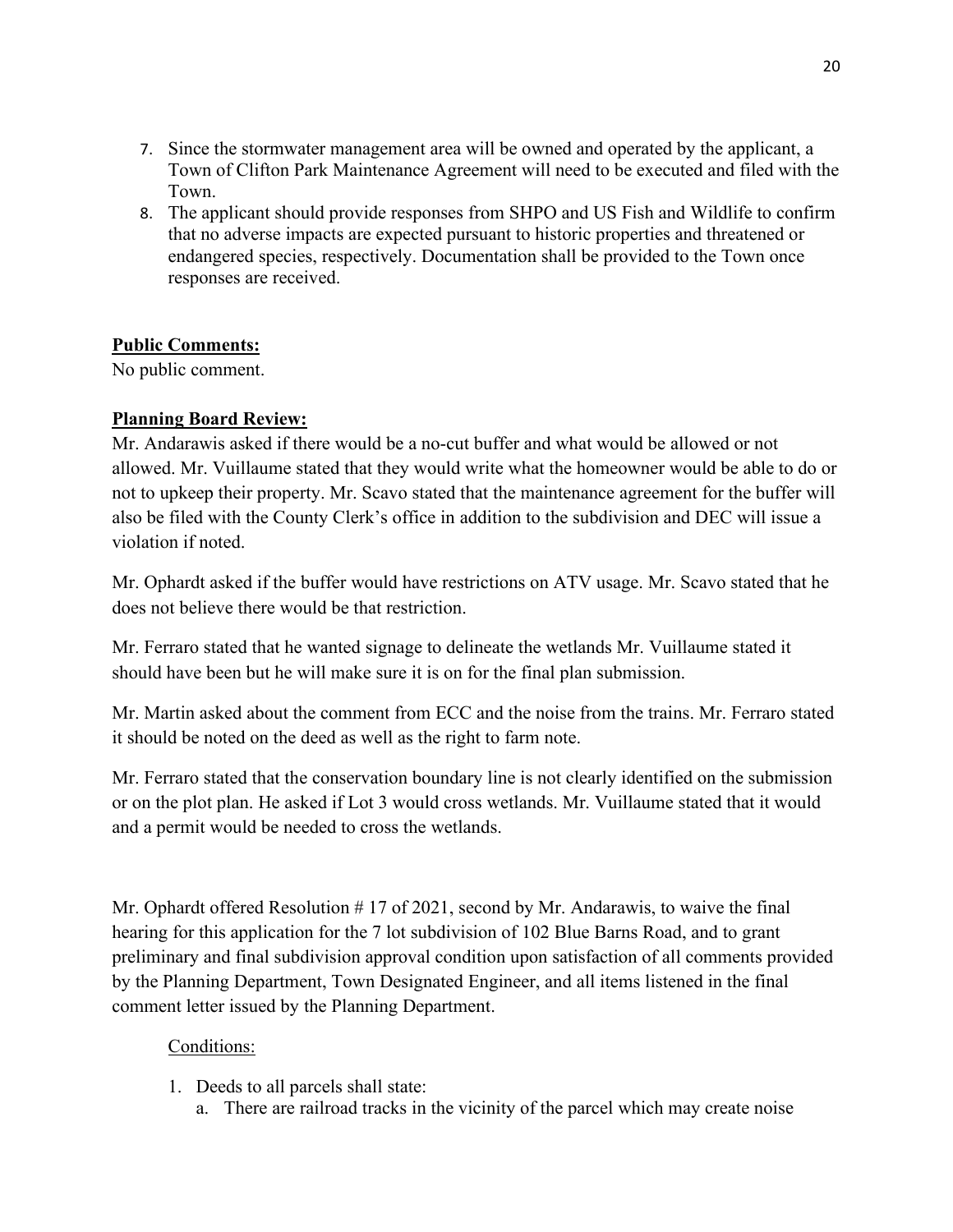- b. There is a right to farm ordinance in the Town and parcels surrounding may have agricultural uses
- c. Conservation boundaries are defined and noted.

## **Roll Call:**

D. Bagramian - absent E. Andarawis - yes E. Ophardt - yes R. Lalukota - absent A. Neubauer - absent R Ferraro - yes K. Martin – yes J. Gleason – Alternate Member - absent

Ayes**\_\_\_**4**\_\_\_\_\_\_\_** Noes: \_\_\_\_\_0\_\_\_\_

The resolution is carried.

### **New Business:**

None

### **Discussion Items:**

Mr. Scavo stated that there is a \$6 million TIPP application for Tanner Road and Waite Road at the intersections of 146.

Mr. Scavo stated that there is a bid awarded for the Sitterly Road bridge replacement and it would be including a 5-foot sidewalk across the entire bridge. He stated that there would be a 37 foot gap that the Town would look at closing as a local project to join the self-storage project.

Mr. Ophardt moved, seconded by Mr. Martin, adjournment of the meeting at 9:35 p.m. The motion was unanimously carried.

The Planning Board's next meeting will be held as scheduled on December 14<sup>th</sup>, 2021.

Respectfully submitted,